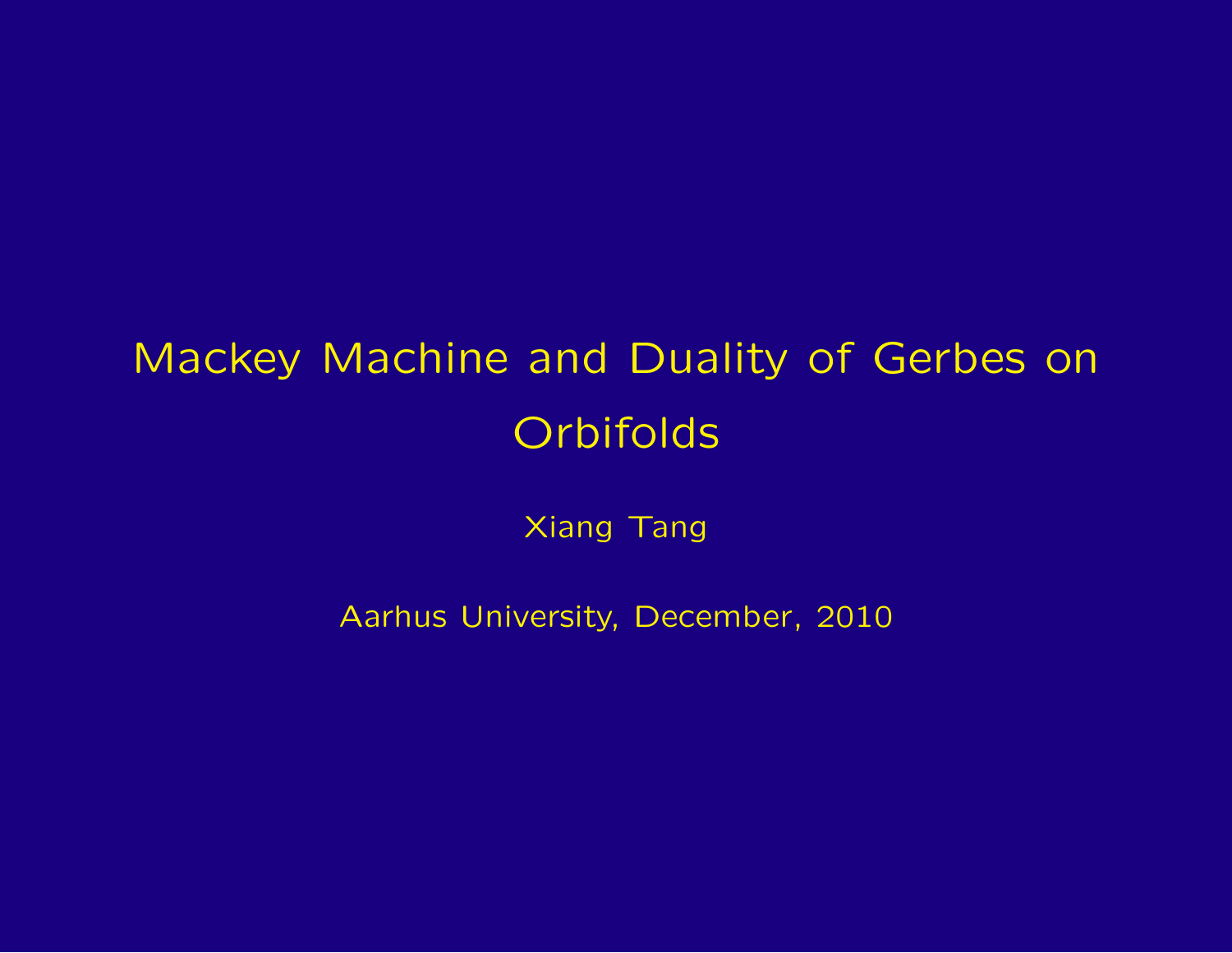In this talk, we explain a duality conjecture about gerbes on orbifolds using groupoids and noncommutative geometry. The "groupoid Mackey machine" provides a powerful approach to study this conjecture.

This is a joint work with Hsian-hua Tseng.

# Plan:

- 1. Example of group extension
- 2. Gerbes and groupoids
- 3. Duality of gerbes on orbifolds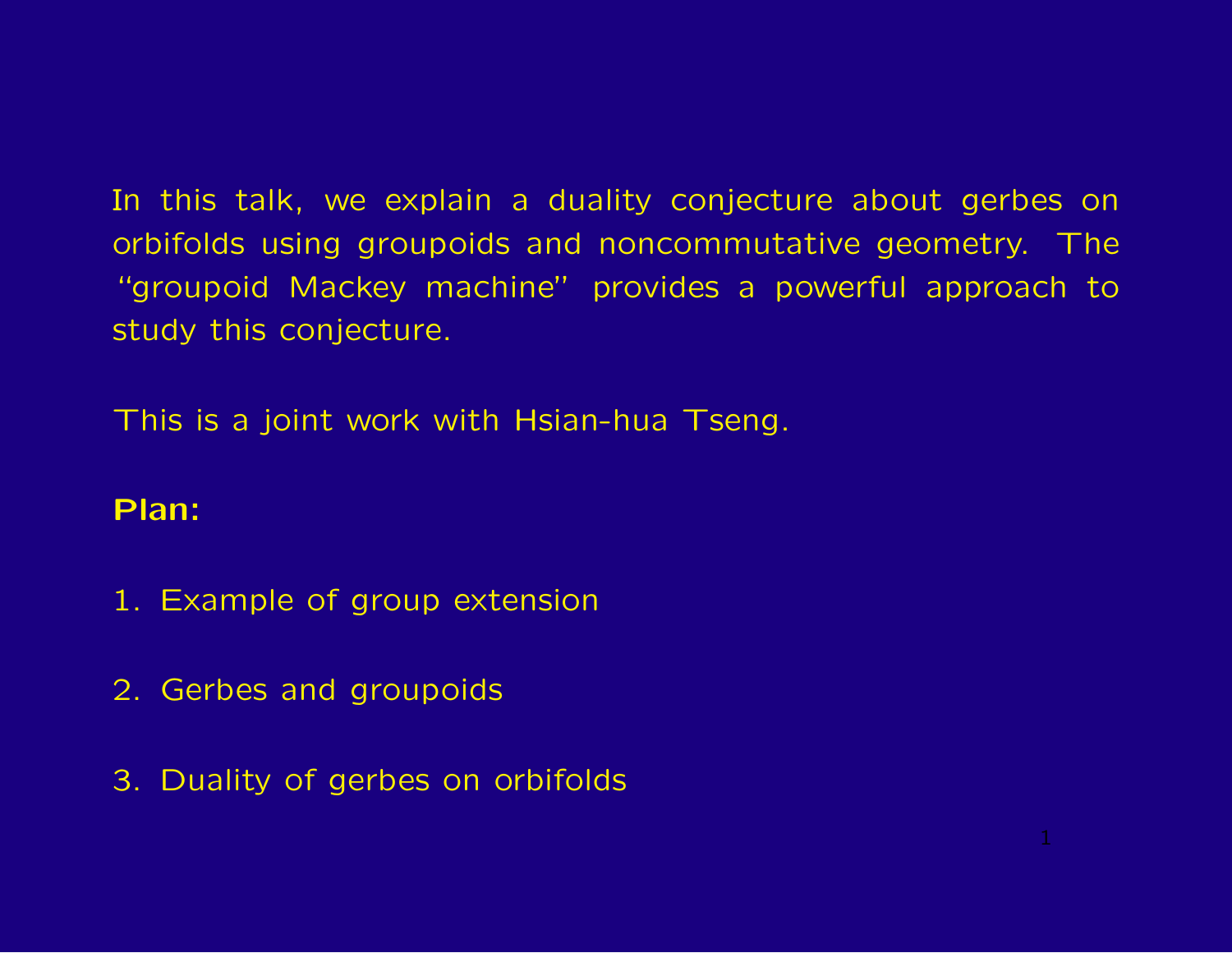# Part I: Group Extension

We review the Mackey machine on finite groups. Such an idea of induced representations goes back to Frobenius and Schur.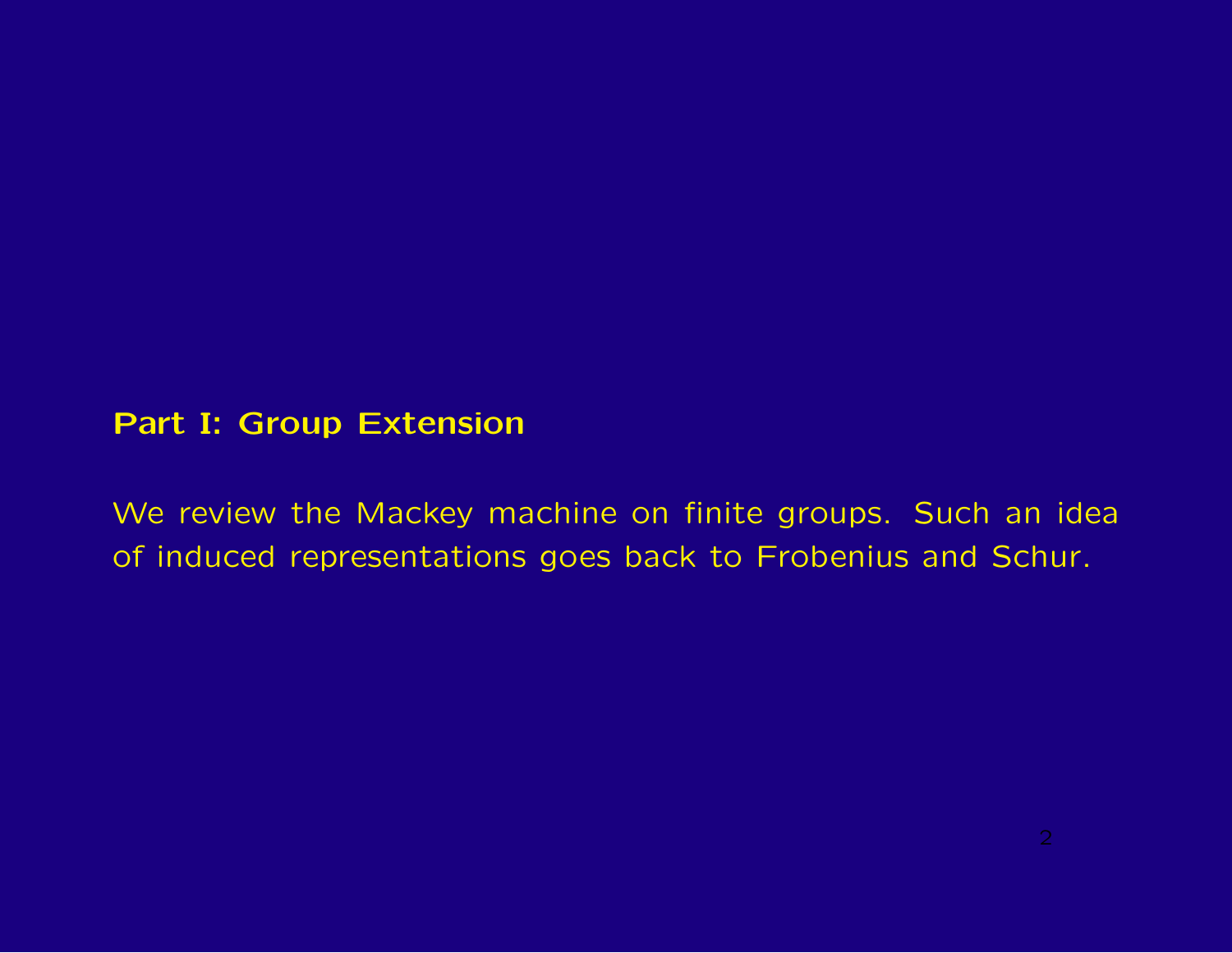# $G$  Extension of a finite group  $Q$

Consider an [exact sequence](#page-12-0) of finite groups

<span id="page-3-0"></span>
$$
1 \to G \xrightarrow{i} H \xrightarrow{j} Q \to 1. \tag{1}
$$

Choose a section  $s: Q \to H$ . As G is normal in H, the group H acts on G by conjugation. The section s defines a  $Q$  "action"  $\alpha$ on  $G$  by

$$
\alpha(q)(g) = s(q)gs(q)^{-1}.
$$

Generally this is not a real group action because  $\alpha(q_1) \circ \alpha(q_2) \neq 0$  $\alpha(q_1q_2)$ .

Define  $c : Q \times Q \to G$  by  $c(q_1, q_2) = s(q_1)s(q_2)s(q_1q_2)^{-1}$ . The the failure of  $\alpha$  being a group action can be computed by

$$
\alpha(q_1) \circ \alpha(q_2) = Ad_{c(q_1,q_2)} \circ \alpha(q_1q_2).
$$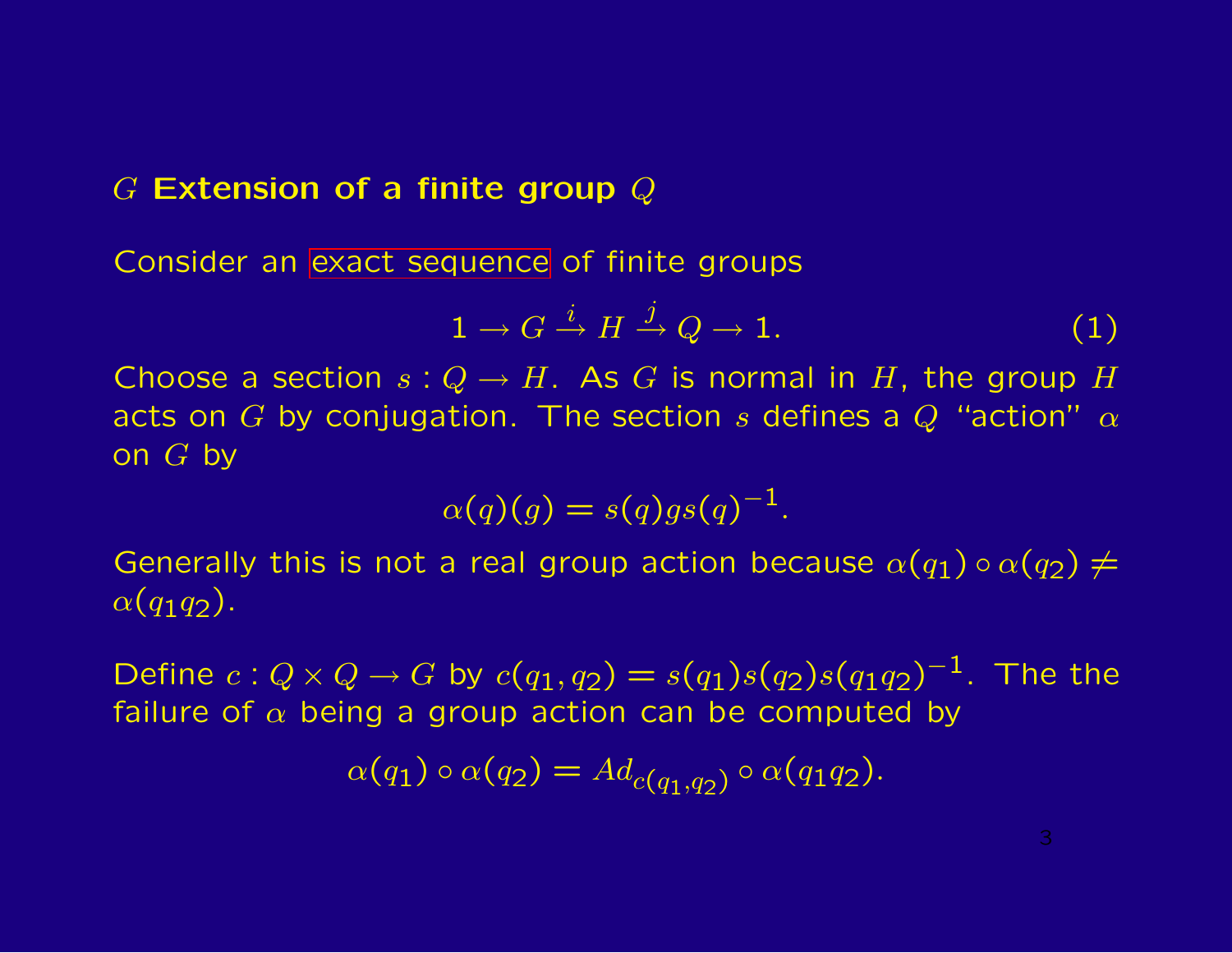#### Mackey machine I

Mackey machine provides an algorithm to determine  $H$  representations in terms of representations of  $G$  and  $Q$ .

Let V be a representation of  $H$ . The group G as a normal subgroup of  $H$  also acts on  $V$ . As  $G$  is finite, the space  $V$  as a G representation is naturally decomposed into a direct sum of irreducible  $G$  representations, i.e.

<span id="page-4-0"></span>
$$
V = \bigoplus_{\rho \in \widehat{G}} V_{\rho},\tag{2}
$$

where  $\hat{G}$  is the set of isomorphism classes of irreducible representations of G and  $V_{\rho}$  a subspace of V is a direct sum of G sub-representations of V which are isomorphic to  $\rho$ .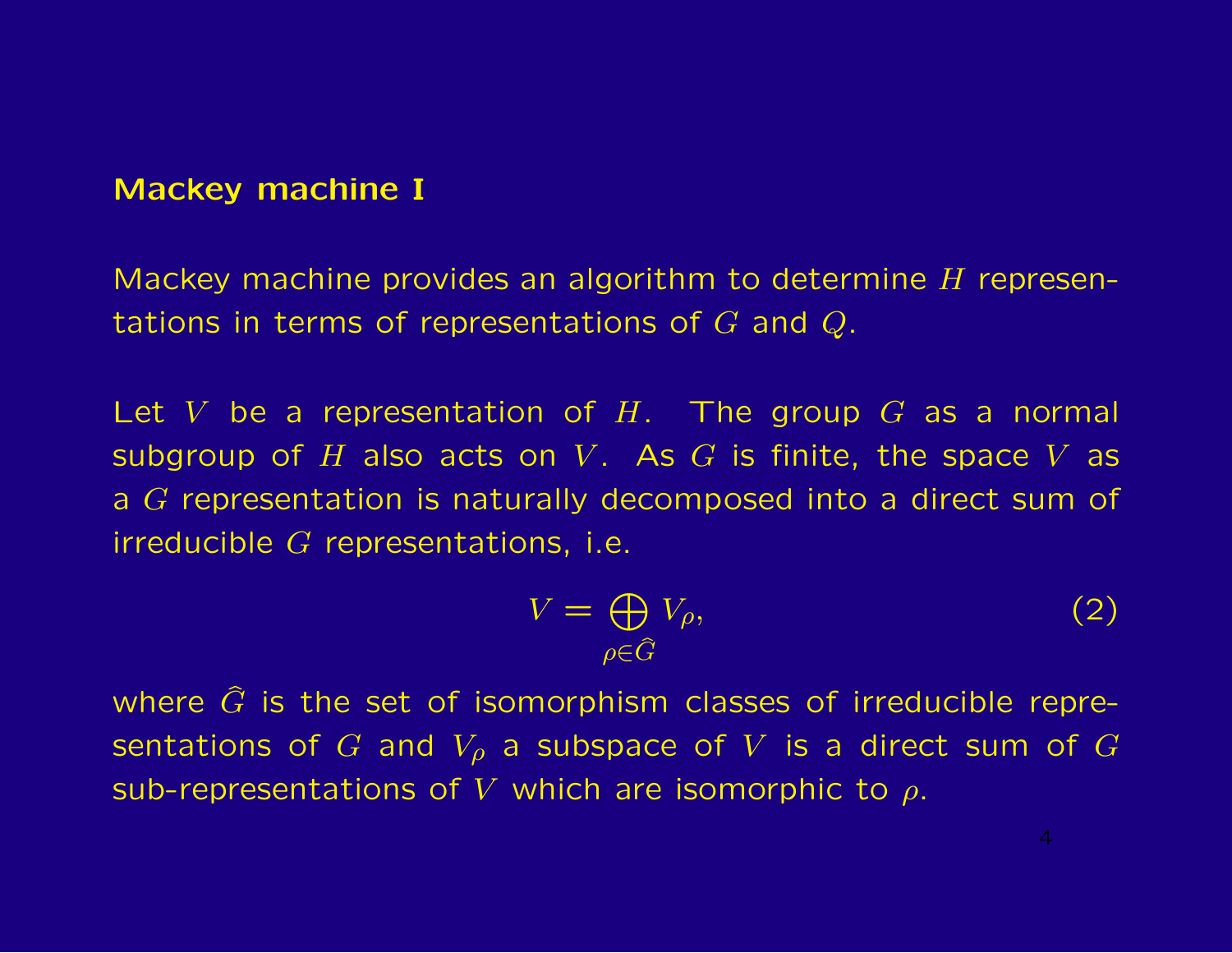#### [Mackey machine II](#page-18-0)

As  $G$  is a normal subgroup of  $H$ , the group  $H$  acts on  $G$  by conjugation. Accordingly, H acts on  $\hat{G}$  the set of isomorphism classes of G irreducible representations. This induces a  $Q = H/G$ action on  $\hat{G}$  as  $G$  acts on  $\hat{G}$  trivially.

Let  $\chi_{\rho}$  be the orthogonal projection from V to  $V_{\rho}$ . Then we have

$$
T_h \chi_{\rho} T_h^{-1} = \chi_{h(\rho)}.
$$

If V is an H irreducible representation, then the elements in  $\tilde{G}$ appearing in V forms an orbit of the Q action on  $\tilde{G}$ .

Let  $\theta$  be an orbit of the Q action on  $\widehat{G}$ . Choose  $\rho \in \theta$ , and let  $Q_{\theta}$  be the stabilizer subgroup of  $\rho$ . Irreducible representations of H associated to  $\theta$  are one to one correspondent to  $\tau_{\theta}$ -twisted representations of the group  $Q_{\theta}$ .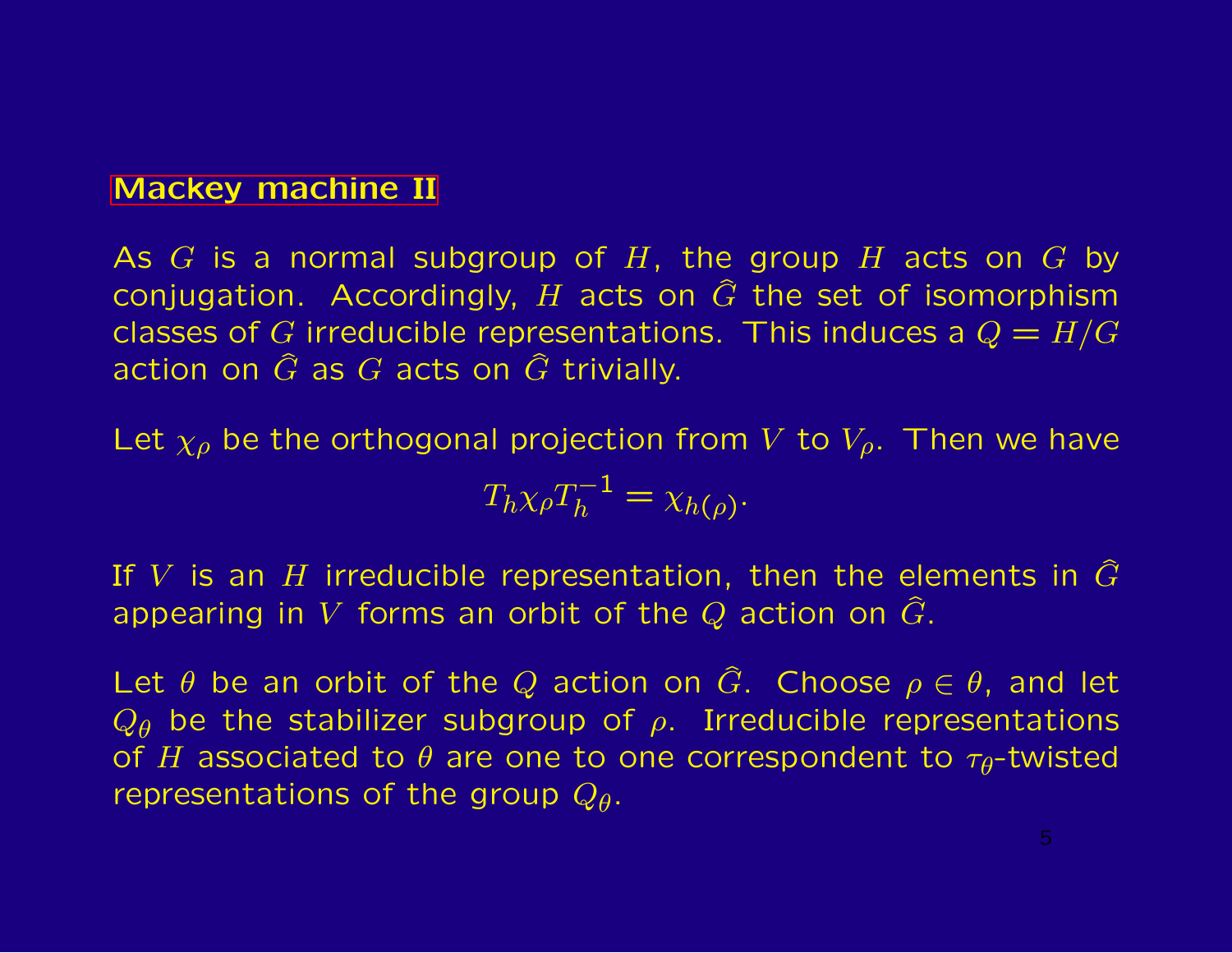# $U(1)$  valued cocycle

Choose  $\rho \in \theta$ . The group  $Q_{\theta}$  keeps  $\rho$  invariant, i.e.  $q(\rho) = \rho$ , for  $q \in Q_{\theta}$ .

Write  $V_{\rho}$  as  $E_{\rho} \otimes F_{\rho}$ , where  $E_{\rho}$  is a G irreducible representation of the isomorphism class  $\rho$ . Since  $T_q \chi_\rho T_q^{-1} = \chi_{q(\rho)} = \chi_\rho$  for  $q \in Q_\theta$ , the group  $Q_{\theta}$  preserves  $V_{\rho}$ , i.e.  $T_q(V_{\rho}) \subset V_{\rho}$  for  $q \in Q_{\theta}$ .

As G action on  $E_{\rho}$  is irreducible, we have that  $T_q$  acts on  $V_{\rho} =$  $E_{\rho}\otimes F_{\rho}$  diagonally, i.e.  $T_q=E_q\otimes F_q$  for  $q\in Q_\theta$ . It is easy to check that  $c(q_1, q_2) E_{s(q_1q_2)} E_{q_2}^{-1} E_{q_1}^{-1}$  commutes with the G action on  $E_\rho$ . Therefore,  $\tau_{\theta}(q_1, q_2) = c(q_1, q_2) E_{s(q_1q_2)} E_{q_2}^{-1} E_{q_1}^{-1}$  is an element of  $U(1)$ .

The group  $Q_{\theta}$  acts  $F_{\rho}$  with cocycle  $\tau_{\theta}$ .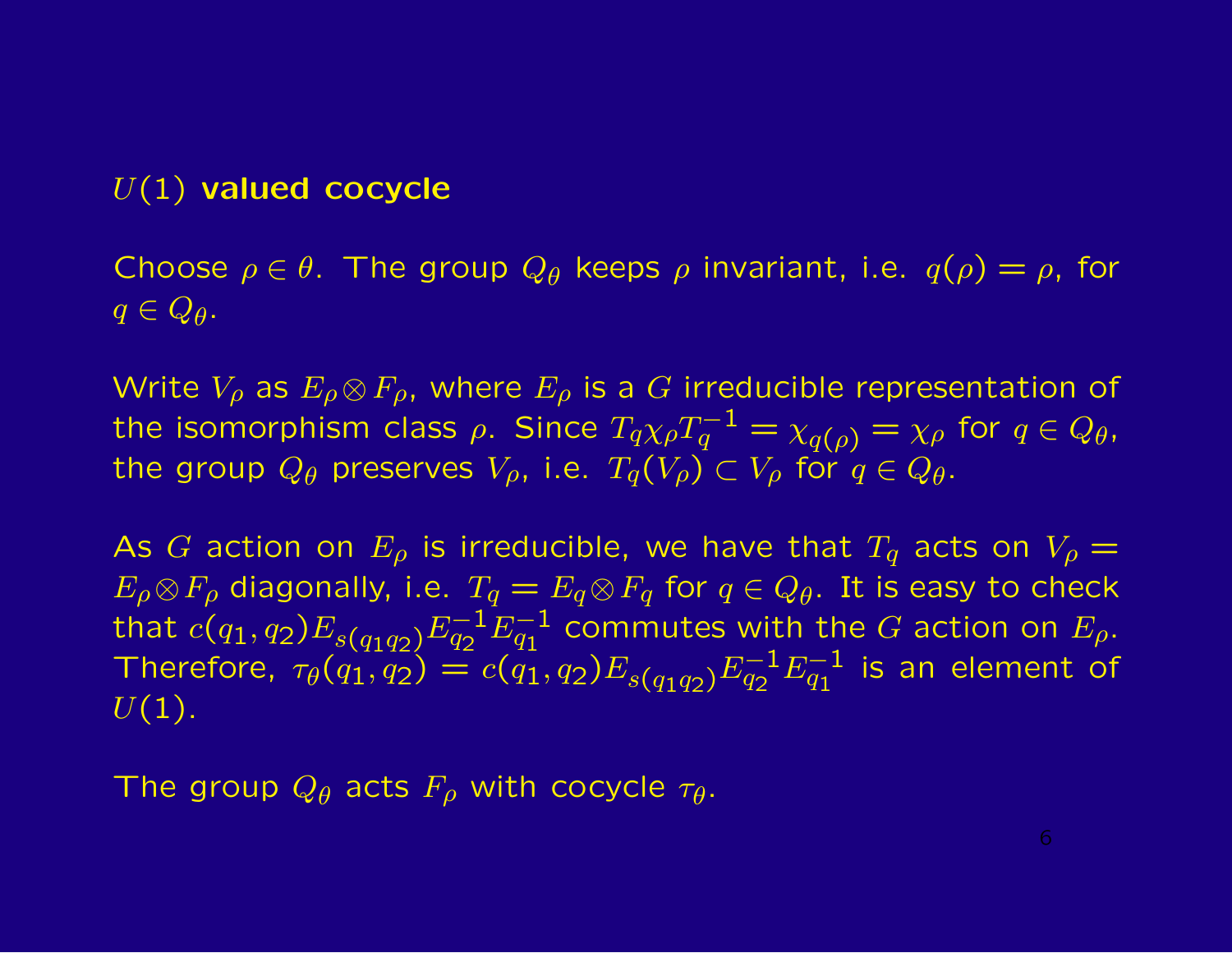# Duality suggested by Mackey machine

The Mackey machine suggests the following Morita equivalence result.

The group algebra  $CH$  is Morita equivalent to the algebra

$$
\bigoplus_\theta \mathbb{C}_{\tau_\theta} Q_\theta.
$$

Namely, the category of  $H$  modules is isomorphic to the category of  $\oplus$  $\theta$  $\mathbb{C}_{\tau_{\theta}}Q_{\theta}$  modules.

Geometrically, this suggests that there is some duality between the group H and the action groupoid  $\hat{G} \rtimes Q$  with a  $U(1)$ -valued groupoid 2-cohomology class  $[\tau]$ .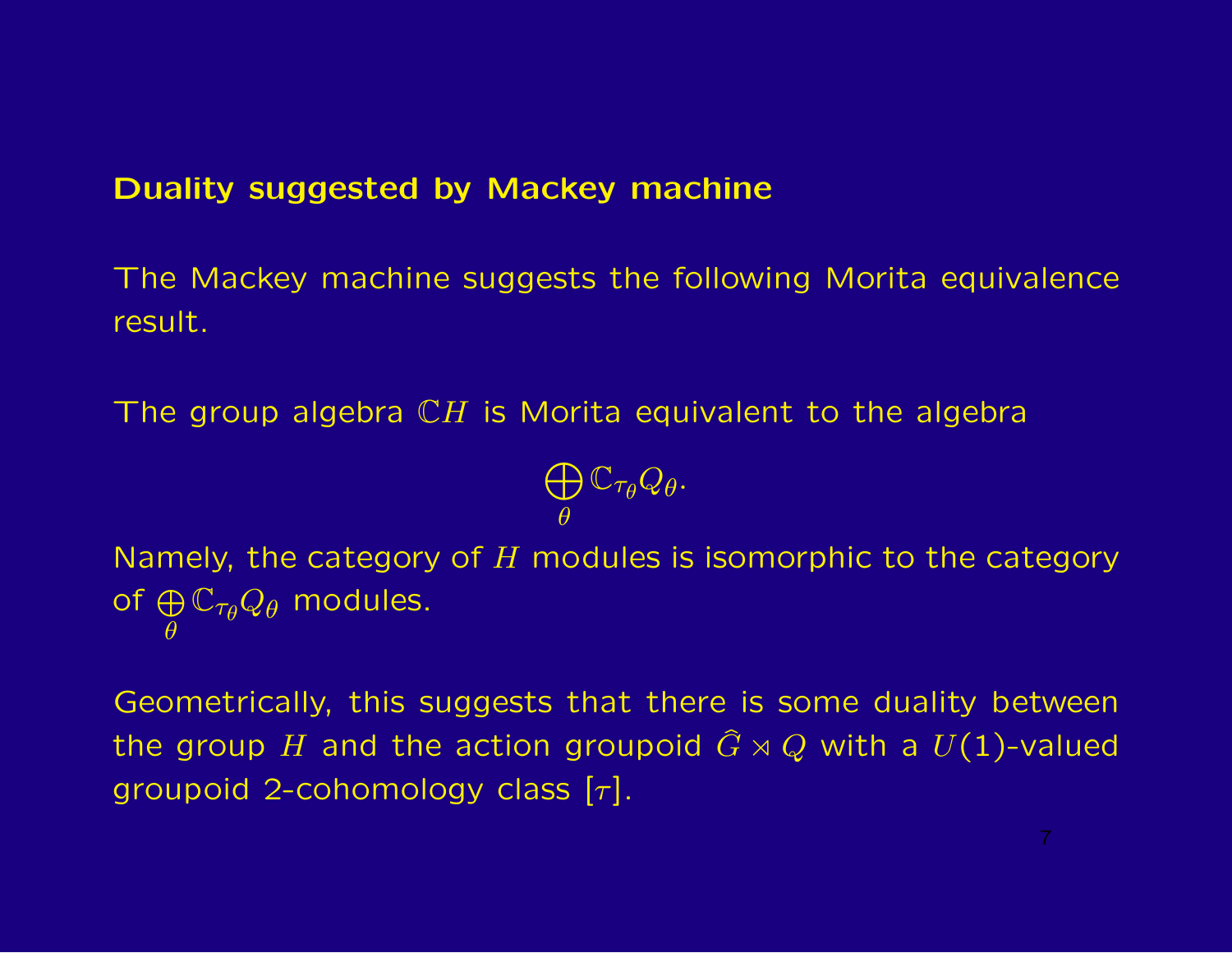# A toy example

When Q is the trivial group, then  $H = G$ . Our Morita equivalence result states that the group algebra  $\mathbb{C}G$  is Morita equivalent to  $C(\widehat{G})$ , the algebra of functions on  $\widehat{G}$ .

This is a corollary of the classical result that  $\mathbb{C}G$  is isomorphic to

$$
\oplus_{\rho \in \widehat{G}} \operatorname{End} E_{\rho}.\tag{3}
$$

In particular, if G is abelian, then  $\mathbb {C}G$  is isomorphic to  $C(\widehat{G})$  via the Fourier transform.

Our discussion today is a generalization of the classical "Pontryagin duality" on abelian groups to [groupoids.](#page-0-0)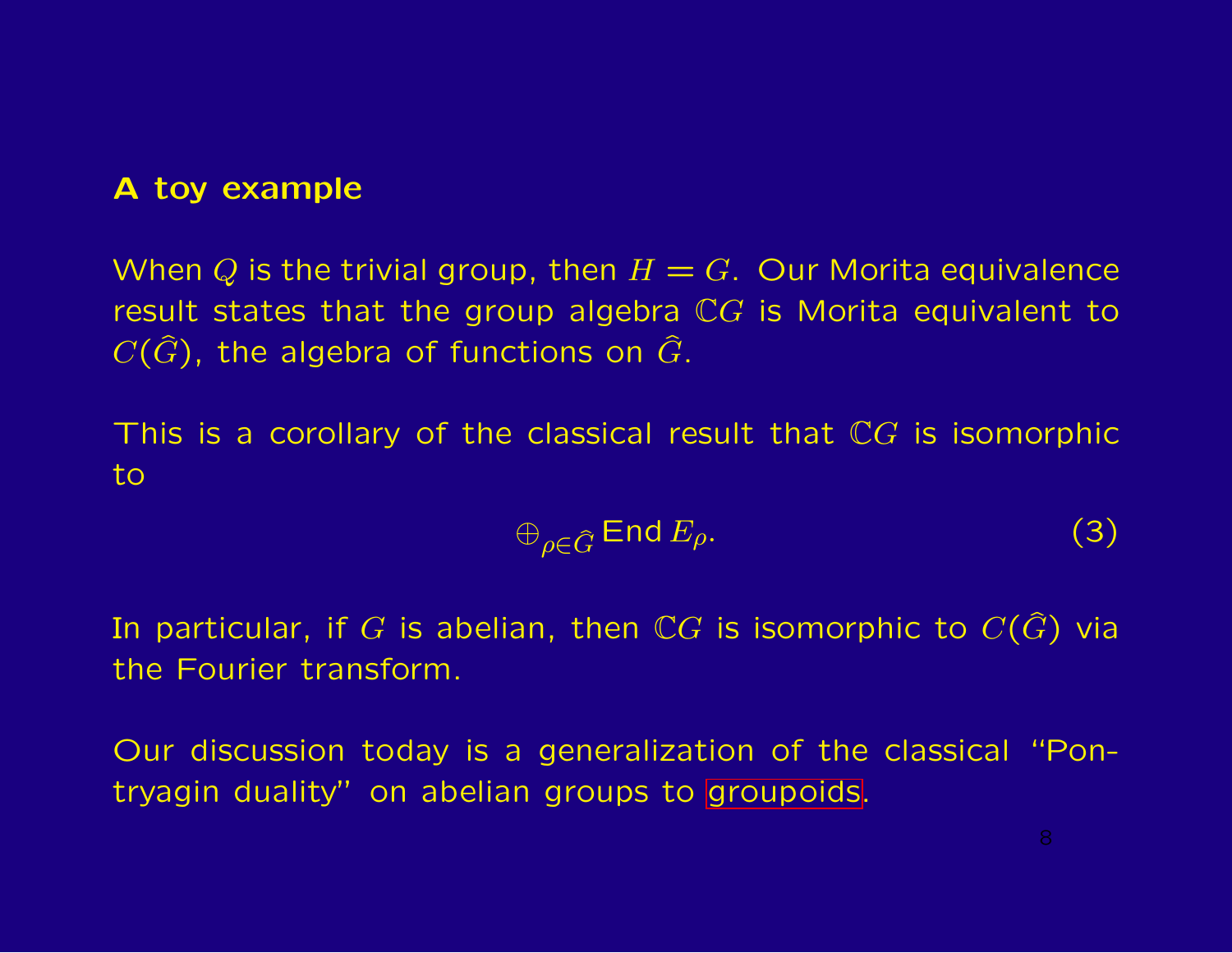# Part II: Gerbes and Groupoids

We explain the groupoid approach to gerbes and the duality conjecture of gerbes on orbifolds.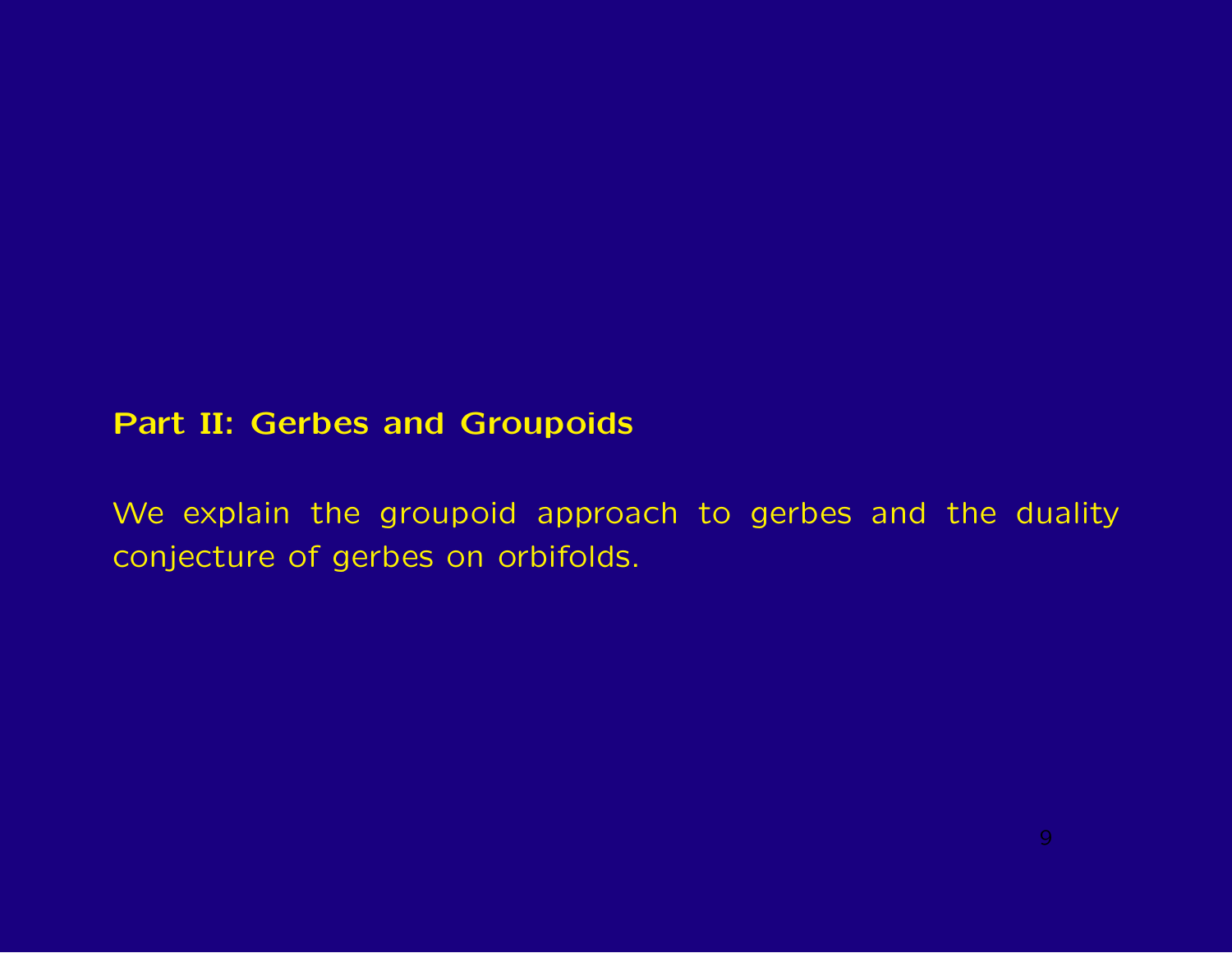#### Brief review of principal G-bundles

A principal G-bundle  $P$  over a manifold  $M$  can be described using Cech cocycles. Choose a nice open covering  $\{U_{\alpha}\}\;$  of M.

On every open chart,  $P|_{U_{\alpha}} \cong U_{\alpha} \times G$ . The collection  $\{U_{\alpha} \times G\}$ glues together via a  $G$ -valued 1-cocycle  $g_{\alpha\beta}: \ U_{\alpha}\times G|_{U_{\alpha}\cap U_{\beta}}\to 0$  $U_{\beta} \times G|_{U_{\alpha} \cap U_{\beta}}$ , i.e.

$$
g_{\beta\gamma} \circ g_{\alpha\beta} = g_{\alpha\gamma}.
$$

Consider the Čech groupoid presentation of  $M$ ,  $\Box_g U_\alpha \cap U_\beta \rightrightarrows$  $\alpha,\!\beta$  $\overline{1}$  $\bigsqcup \limits_\alpha U_\alpha.$  The data  $\{ g_{\beta\alpha} \}$  defines a  $G$ -valued 1-cocycle on this Čech groupoid.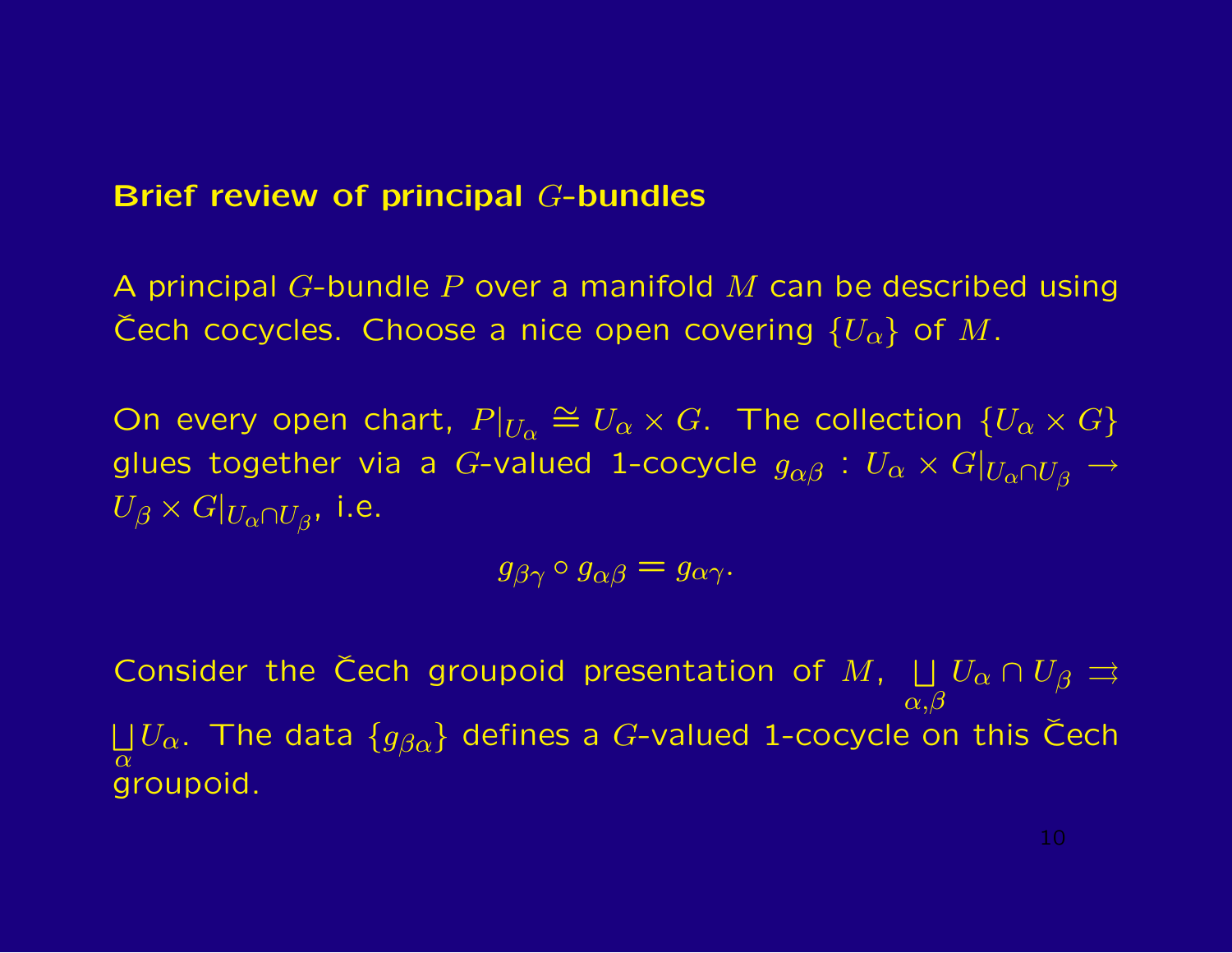# G-gerbe

The notion of gerbe was introduced by Giraud in algebraic geometry in his study of nonabelian cohomology. Roughly speaking, a  $G$ -gerbe over a space  $X$  is a  $BG$ -bundle over  $X$ .

More precisely, let  ${U_\alpha}$  be a nice open covering of X. We consider the following data:

 $\varphi_{\alpha\beta} \in Aut(G)$  for each double overlap  $U_{\alpha\beta} := U_{\alpha} \cap U_{\beta}$ , and  $g_{\alpha\beta\gamma} \in G$  for each triple overlap  $U_{\alpha\beta\gamma} := U_{\alpha} \cap U_{\beta} \cap U_{\gamma}$ , so that the following constraints are satisfied:

 $\varphi_{\beta\gamma} \circ \varphi_{\alpha\beta} = \text{Ad}_{g_{\alpha\beta\gamma}} \circ \varphi_{\alpha\beta}, \quad \text{on } U_{\alpha\beta\gamma},$  $g_{\beta\gamma\delta}g_{\alpha\beta\delta} = \varphi_{\gamma\delta}(g_{\alpha\beta\gamma})g_{\alpha\gamma\delta}$ , on  $U_{\alpha} \cap U_{\beta} \cap U_{\gamma} \cap U_{\delta}$ . Here  $Ad<sub>q</sub>$ :  $G \rightarrow G$  denotes the conjugation by g.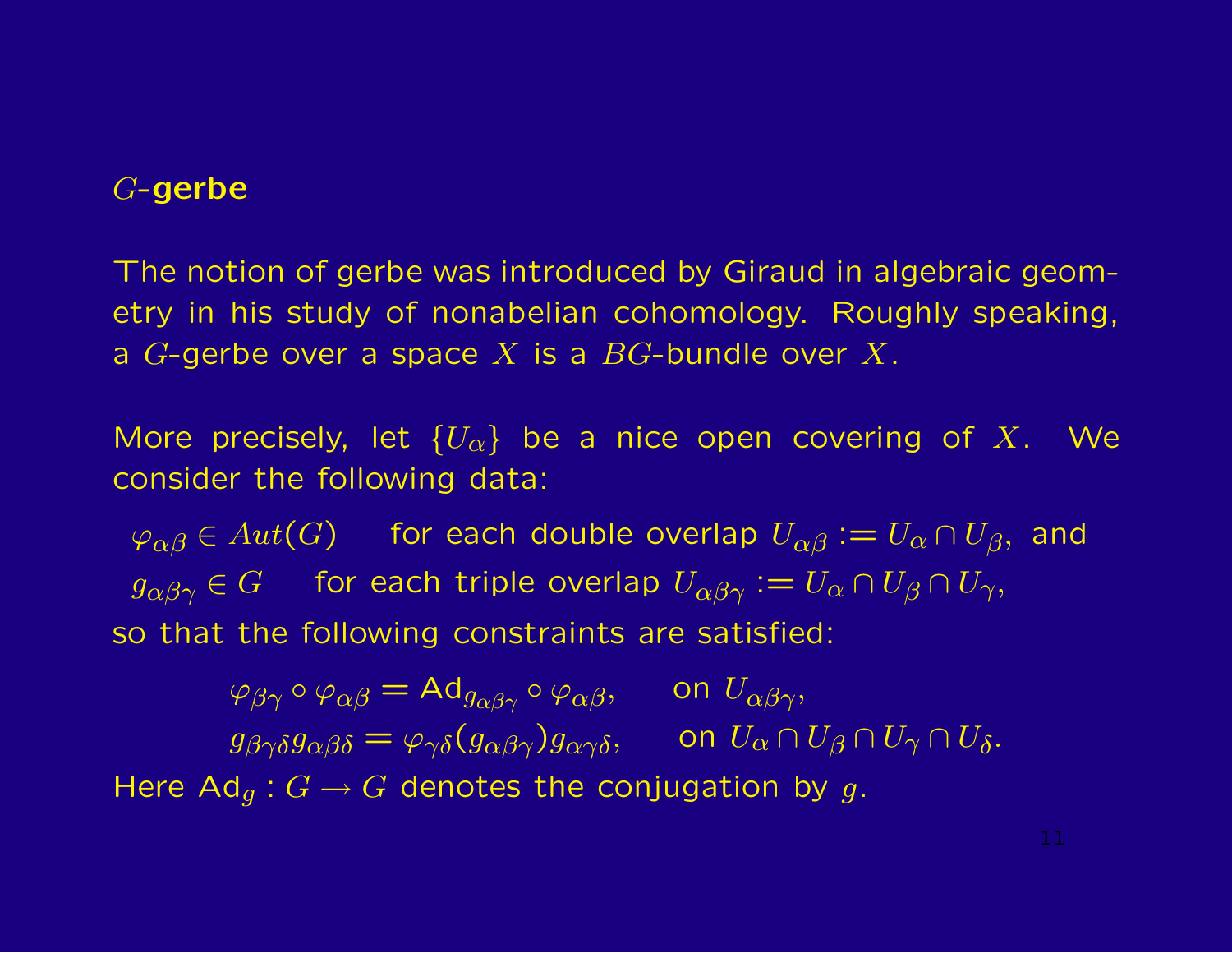#### Groupoid extensions and G-gerbes

Example: [Group extension](#page-3-0)

A  $G$  gerbe on a manifold  $M$  can be realized by a groupoid extension of the Cech groupoid,

<span id="page-12-0"></span>
$$
\bigsqcup_{\alpha} U_{\alpha} \times G \longrightarrow \mathcal{G} \longrightarrow \bigsqcup_{\alpha, \beta} U_{\alpha} \cap U_{\beta} \rightrightarrows \bigsqcup_{\alpha} U_{\alpha}.
$$
 (4)

In general, if we represent a space  $X$  as the quotient space of a groupoid  $\mathfrak{Q} \rightrightarrows \mathfrak{Q}_0$ , then a G-gerbe on X can be presented by a groupoid extension

$$
\mathfrak{G}\longrightarrow \mathfrak{H}\longrightarrow \mathfrak{Q}\rightrightarrows \mathfrak{Q}_0,
$$

where  $\mathfrak G$  is a principal G-bundle over  $\mathfrak Q_0$ .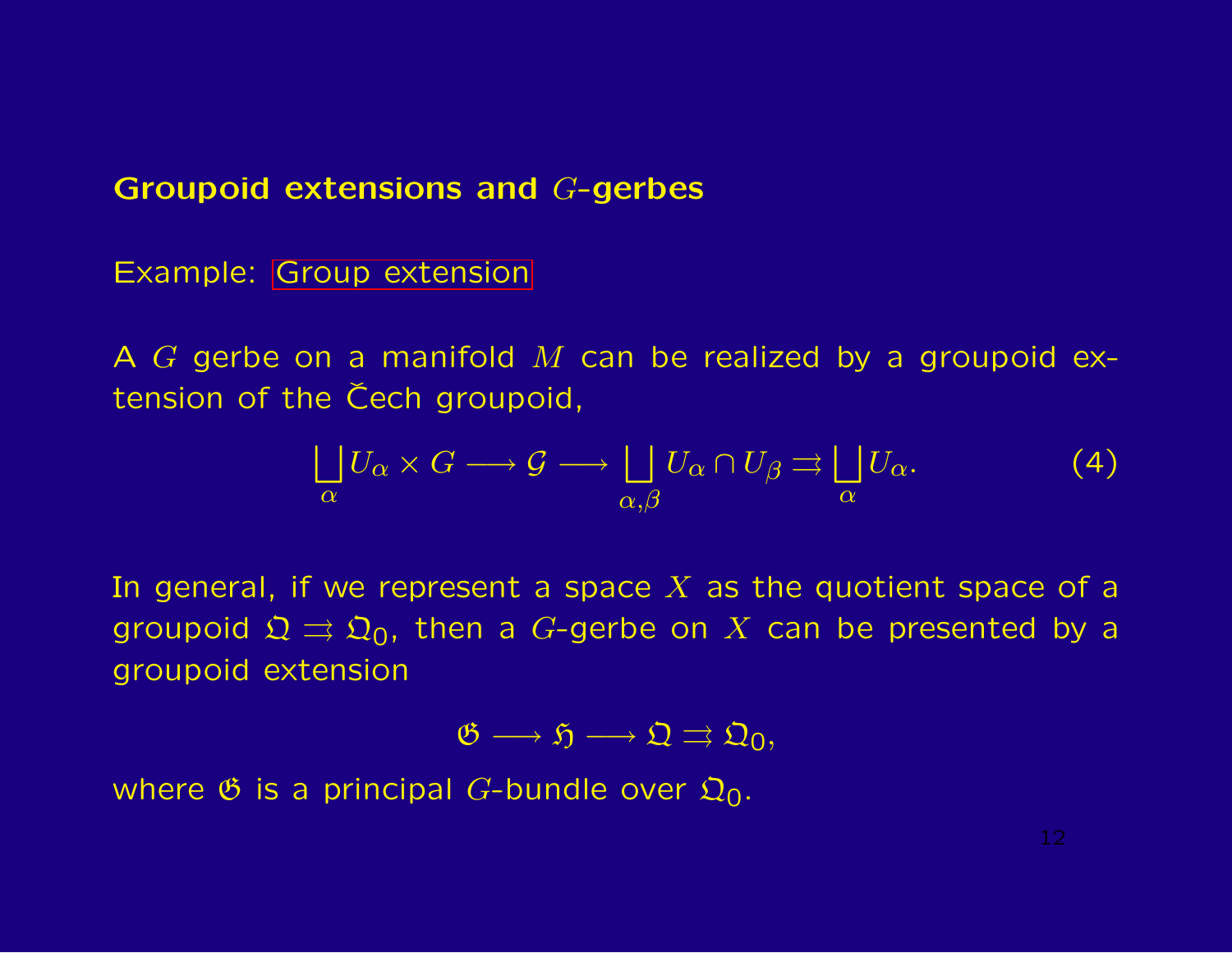# Continuous trace C∗-algebras and Dixmier-Douady class

Let H be a separable Hilbert space, and  $K(\mathcal{H})$  be the algebra of compact operators on H. Let V be a bundle of  $K(\mathcal{H})$  algebras.

Let  $Aut(K(\mathcal{H}))$  be the automorphism group of  $K(\mathcal{H})$ , and  $U(\mathcal{H})$ be the group of unitary operators on  $H$ . We have the following exact sequence

$$
U(1) \longrightarrow U(\mathcal{H}) \longrightarrow Aut(K(\mathcal{H})).
$$

A bundle of  $K(\mathcal{H})$  algebras is classified by the associated cohomology class  $[c] \in H^1(M, \text{Aut}(K(\mathcal{H}))) \cong H^2(M, \underline{U(1)}) \cong H^3(M, \mathbb{Z}),$ which is called the Dixmier-Douady class. Such a bundle corresponds to a  $U(1)$ -gerbe on  $M$ .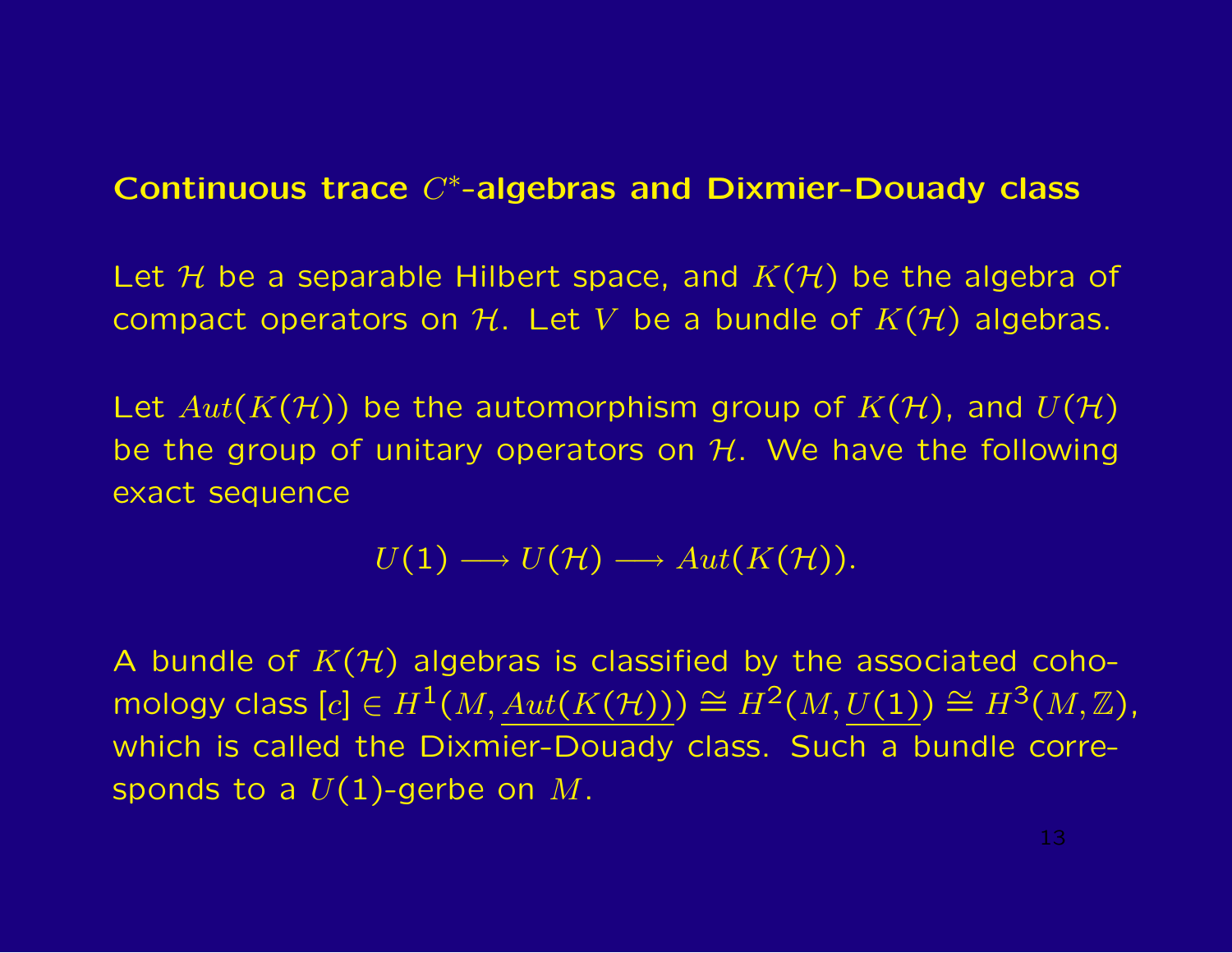#### G-gerbes on an orbifold

Let H act on a smooth manifold M such that G acts on M trivially. Accordingly, the group  $Q = H/G$  acts on M. We have the following exact sequence of action groupoids,

$$
M \times G \to M \times H \to M \times Q. \tag{5}
$$

The above groupoid extension defines a  $G$ -gerbe  $Y$  on the orbifold  $\mathcal{B}=M/Q$ .

In general, to construct all  $G$ -gerbes on an orbifold  $B$ , we need to present B by a proper étale groupoid  $\Omega$ . A G-gerbe over B can be presented as a G-extension of the groupoid  $\Omega$ . Morita equivalent G-extensions define isomorphic G-gerbes on  $\mathcal{B}$ .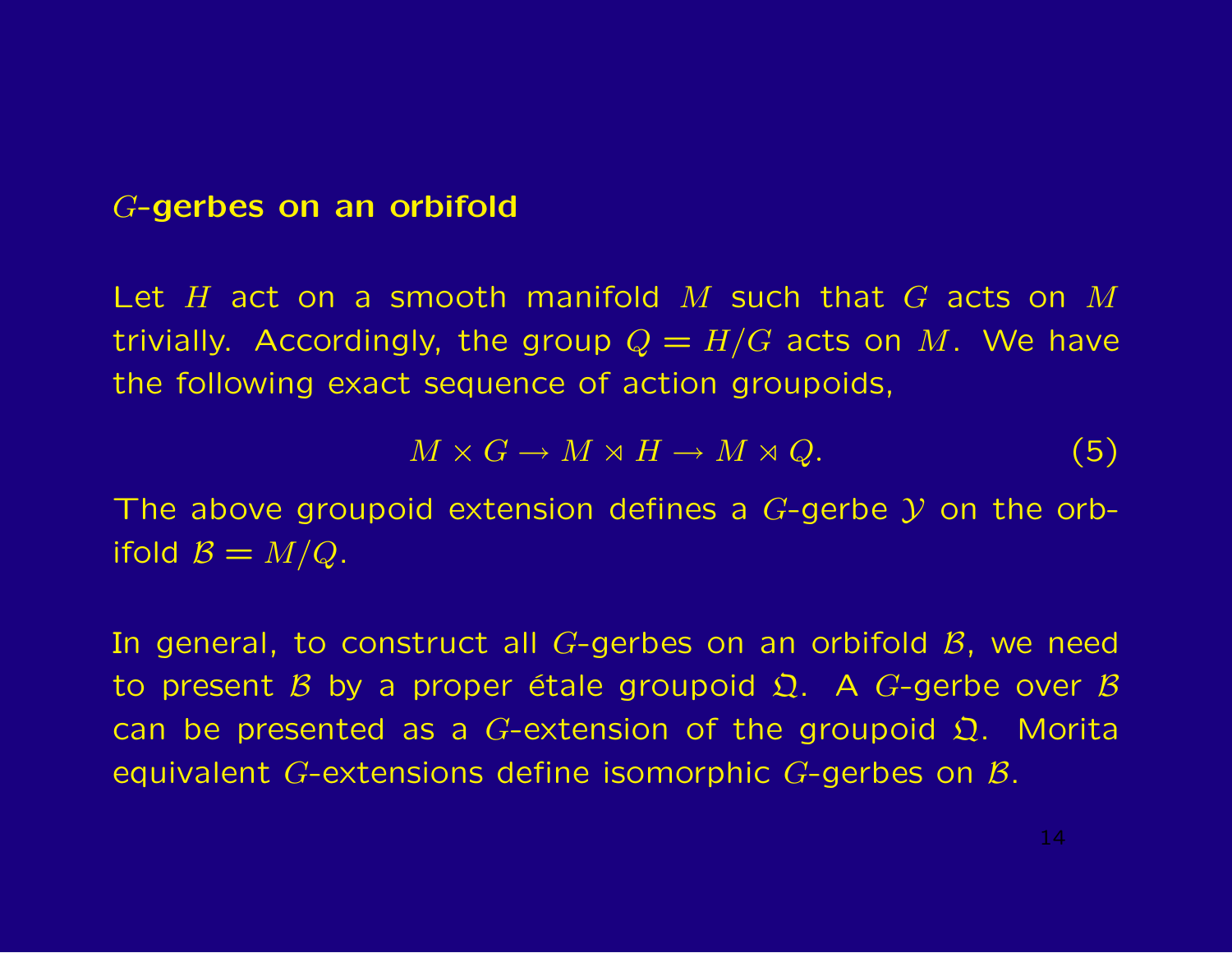# A dual orbifold  $\widehat{\mathcal{Y}}$  with a  $U(1)$ -gerbe

As is explained in the group extension case, choose a section  $s: Q \to H$ . Then Q acts on  $\widehat{G}$ , the set of isomorphism classes of G irreducible representations.

Define a new groupoid  $\hat{\mathfrak{Q}} = (\hat{G} \times M) \rtimes Q$ . The quotient space of the groupoid  $\hat{\Omega}$  is an orbifold  $\hat{\mathcal{Y}}$ , which has a natural decomposition into components with respect to the Q orbits on  $\widehat{G}$ .

The cocycle  $\tau$  on the groupoid  $\hat{G} \rtimes Q$  defined using the Mackey machine induces a groupoid cocycle  $\tau$  on the groupoid  $\hat{\Omega}$ . The cocycle  $\tau$  defines a  $U(1)$ -gerbe on the orbifold  $\hat{Y}$ , which is actually a torsion.

The Mackey machine suggests that there is a duality between the G-gerbe Y over B and  $U(1)$ -gerbe  $\tau$  on the dual orbifold  $\hat{Y}$ .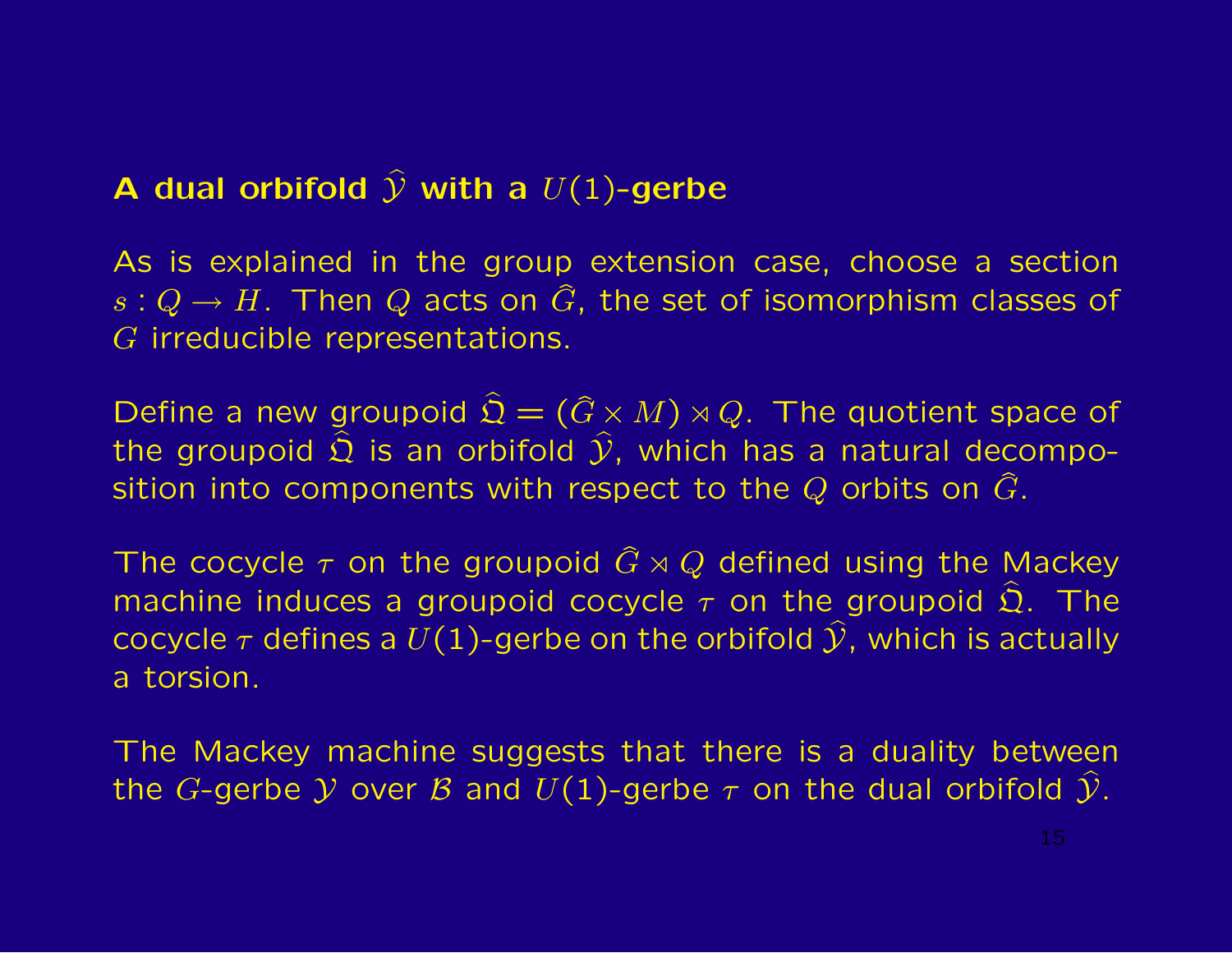# Duality conjecture

We have introduced a G-gerbe Y over an orbifold  $\mathcal{B} = M/Q$  and a dual orbifold  $\widehat{\mathcal{Y}}$  together with a  $U(1)$ -gerbe  $\tau$ .

Inspired from string theory on orbifolds, Hellerman, Henriques, Pantev, and Sharpe conjectured that conformal field theories on the  $G$ -gerbe  $Y$  are equivalent to the corresponding conformal field theories on  $\widehat{y}$  *twisted by the B-field*  $\tau$ *.* 

Our viewpoint toward this conjecture is that it suggests the following principle:

*Geometry/topology of the* G*-gerbe* Y *is equivalent to geometry/topology of*  $\hat{y}$  *twisted by*  $\tau$ *.*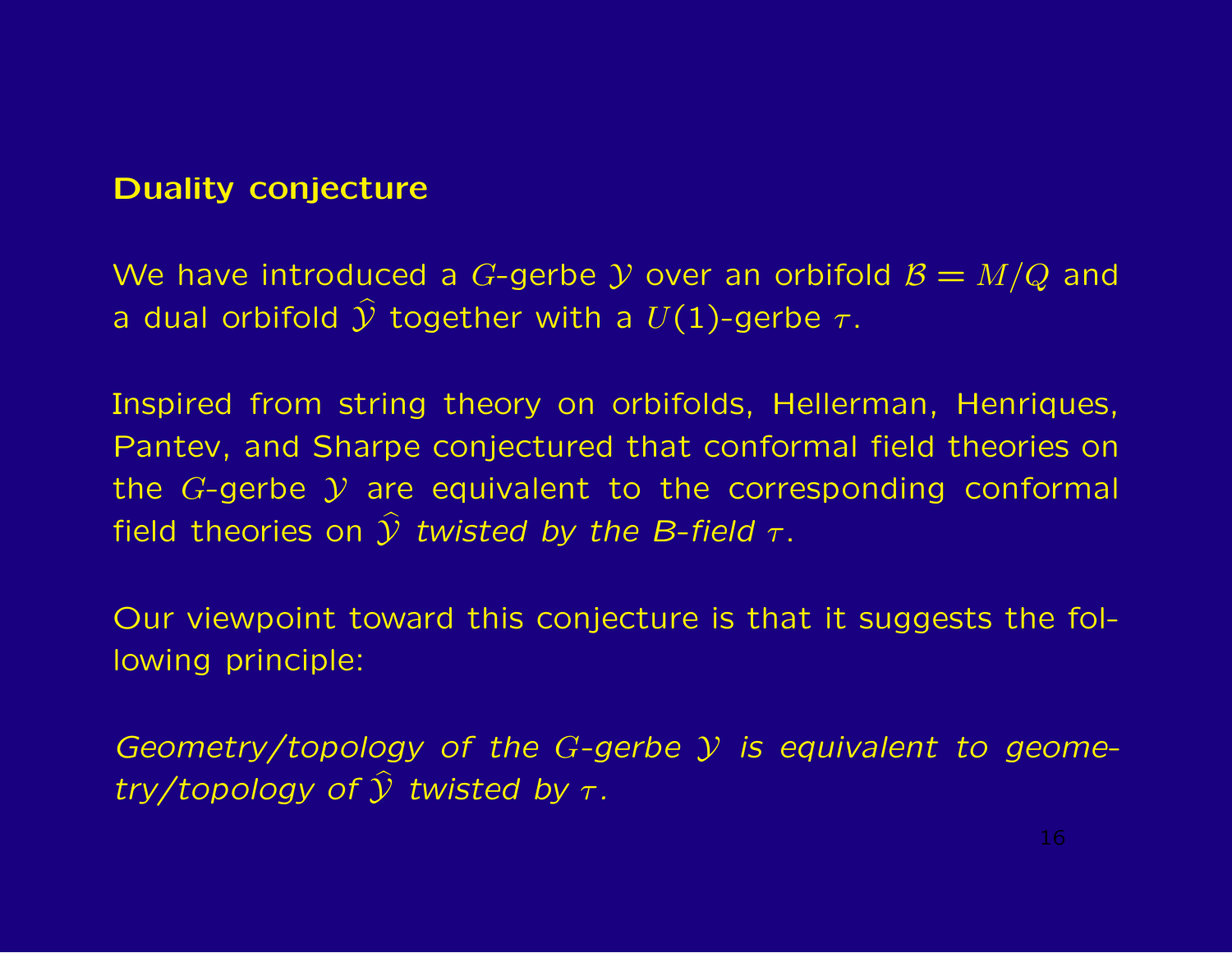Part III: Duality of gerbes on orbifolds

We explain a number of mathematical results realizing the principle of duality between gerbes on orbifolds. The key tool we use is the Mackey machine.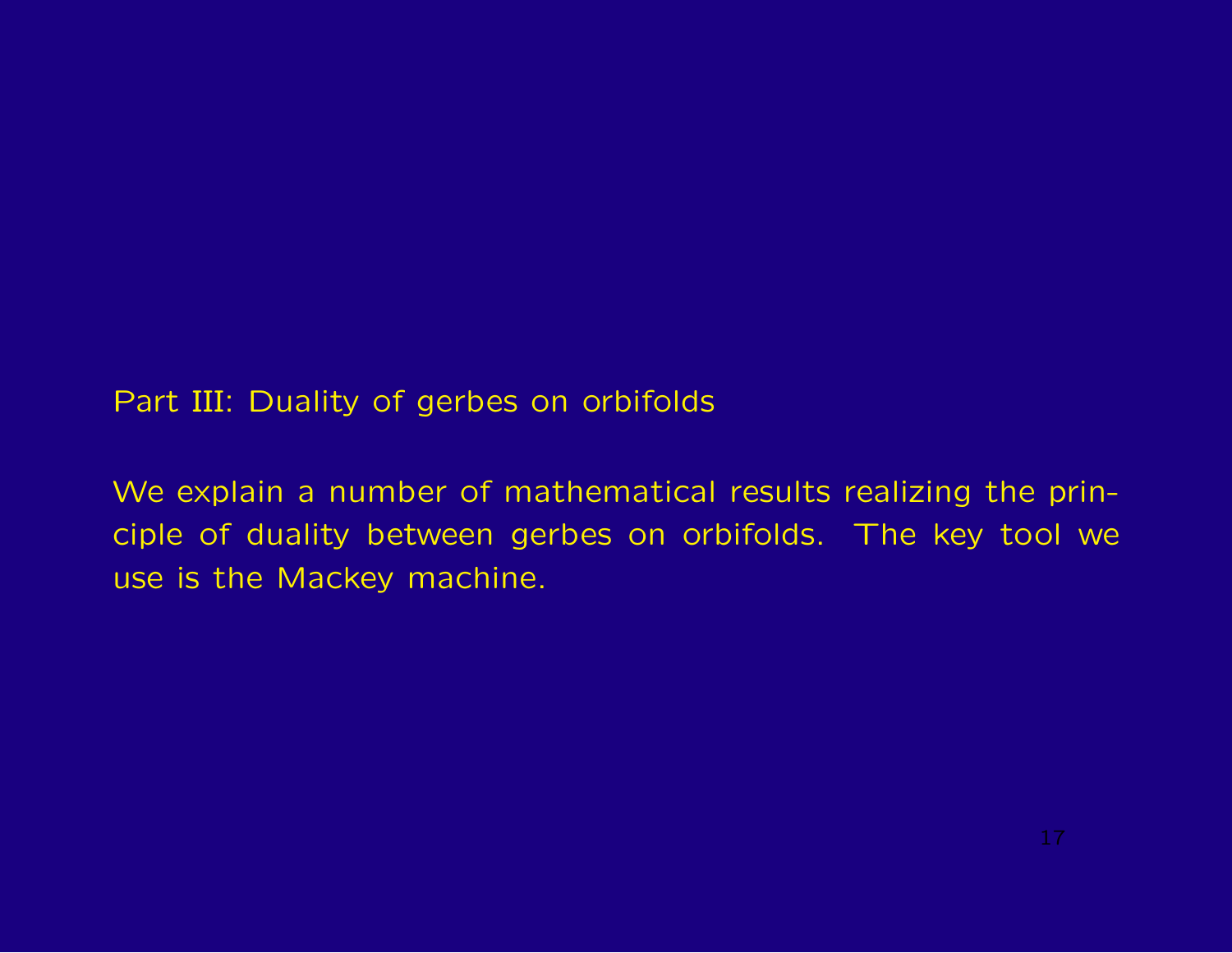G-gerbes on BQ

When the manifold is a point, then the groupoid extension is reduced to a group extension,

$$
G\longrightarrow H\longrightarrow Q.
$$

In this example,  $\mathcal{B} = [pt/Q], \mathcal{Y} = [pt/H].$  And  $\hat{\mathcal{Y}} = [\hat{G}/Q],$  and the cocycle  $\tau$  is defined by the Mackey machine.

<span id="page-18-0"></span>Proposition 1 *The group algebra* CH *is Morita equivalent to the twisted groupoid algebra*  $C(\widehat{G} \rtimes Q, \tau)$ .

The [Morita bimodule as vector space](#page-4-0) is isomorphic to

$$
M = \oplus_{[\rho] \in \widehat{G}} E_{\rho} \times Q.
$$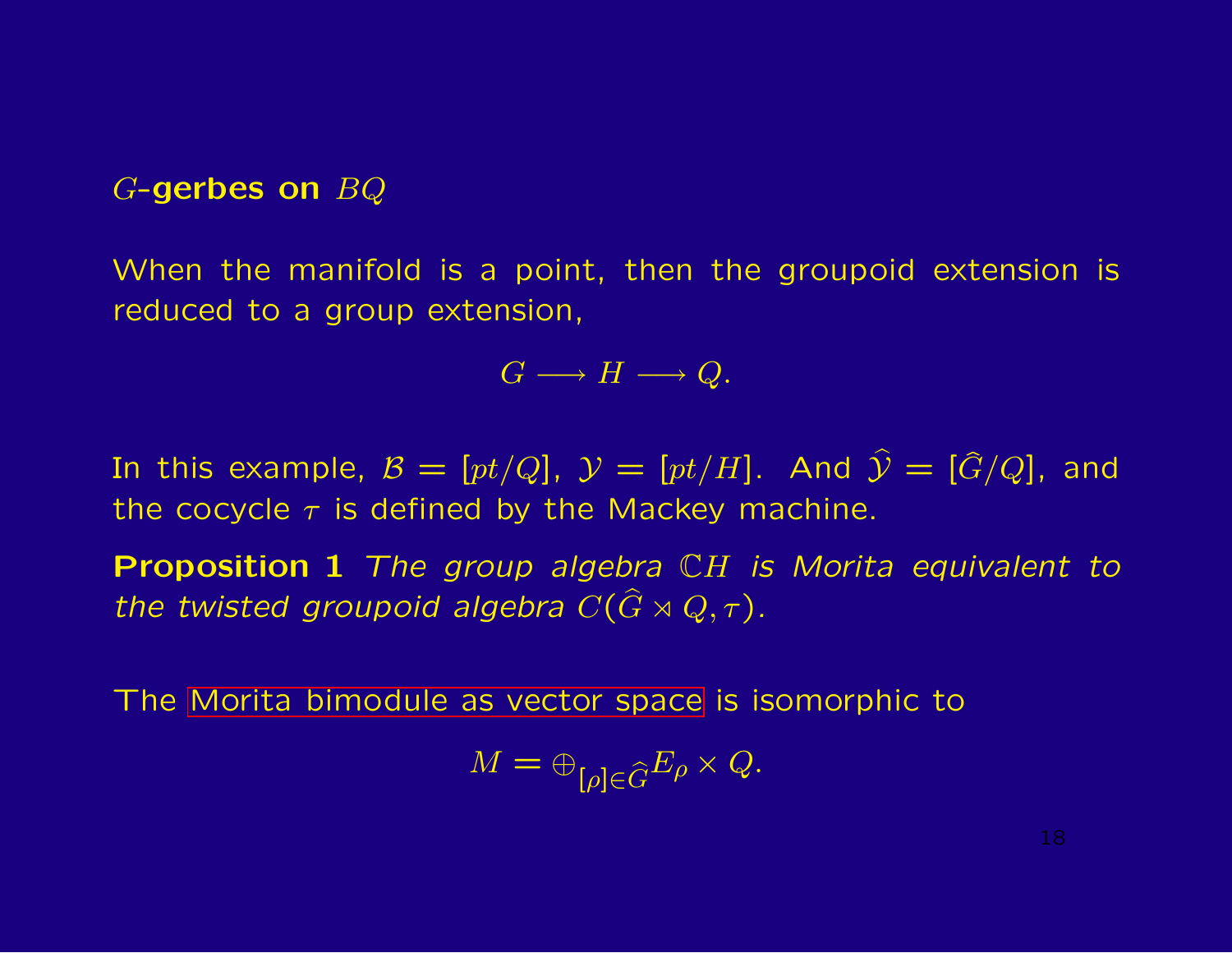# Morita equivalence of groupoid algebras

The following results are inspired from the Mackey machine on group extensions, and can be viewed as generalizations of the Mackey machine on groupoid extensions.

<span id="page-19-0"></span>**Theorem 2** The groupoid algebra of the groupoid  $M \rtimes H$  is *Morita equivalent to the* τ*-twisted groupoid algebra of the groupoid*  $(\widehat{G} \times M) \rtimes Q$ .

Furthermore, if M is equipped with a  $Q$  invariant symplectic form, then we consider a  $Q$  invariant deformation quantization  $\mathcal{A}^{((\hbar))}(M)$  of the algebra of smooth functions on M.

**Theorem 3** *The crossed product algebra*  $\mathcal{A}^{((\hbar))}(M) \rtimes H$  *is Morita equivalent to the* τ *twisted crossed product algebra*  $\mathcal{A}^{((\hbar))}(\hat{G} \times$  $M$ )  $\rtimes_{\tau} Q$ .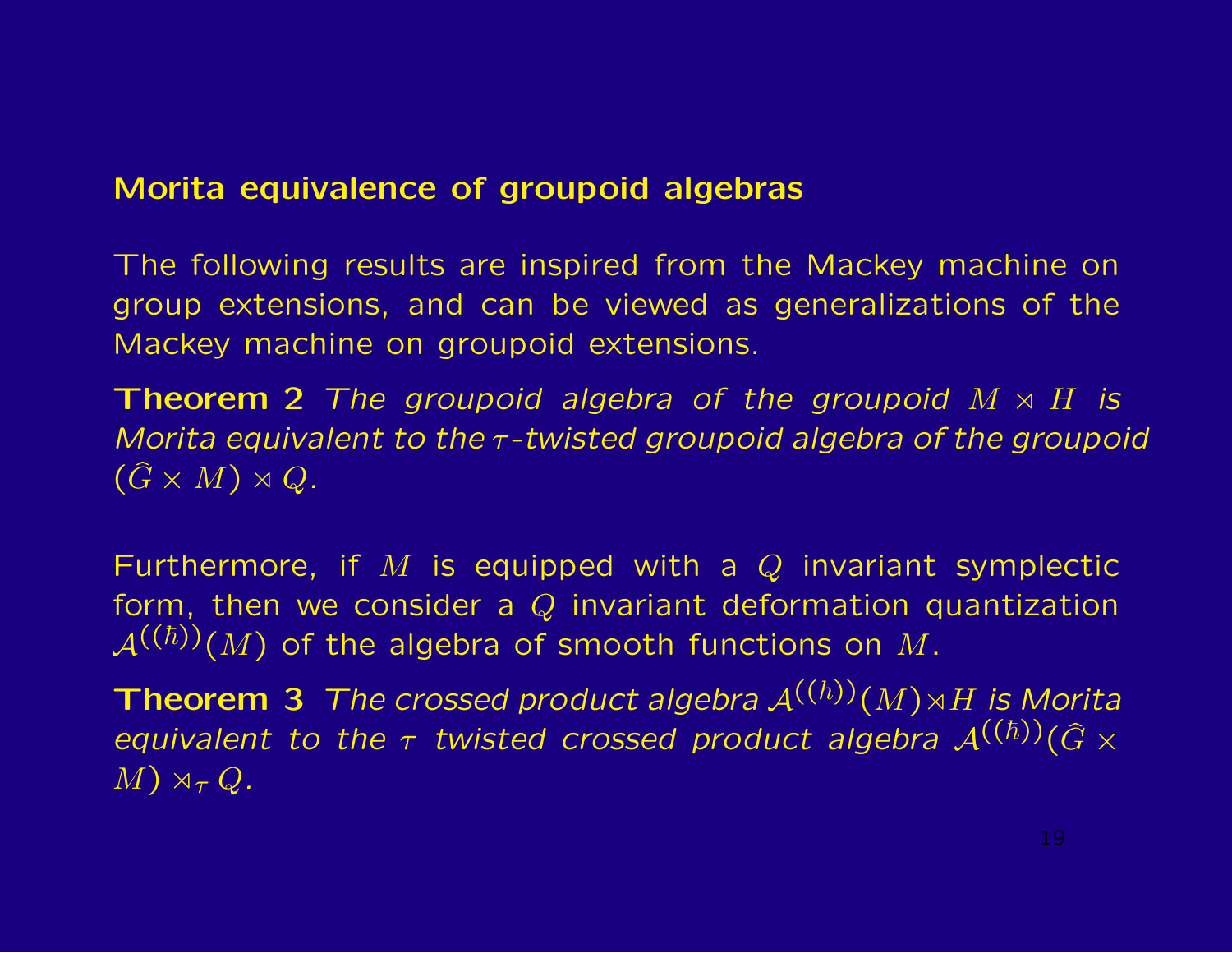# Categories of sheaves

On  $Y$ , we consider the category of sheaves. On  $\hat{Y}$ , we consider the category of  $\tau$ -twisted sheaves.

<span id="page-20-0"></span>Theorem 4 *The category of sheaves on* Y *is equivalent to the category of*  $\tau$ *-twisted sheaves on*  $\hat{y}$ *.* 

Key Idea: Use the twisted sheaf  $\mathcal{E}_G = \oplus_{\rho \in \widehat{G}} E_{\rho}$  on  $\widehat{\mathcal{Y}}$ .

Theorem [2-](#page-19-0)Theorem [4](#page-20-0) show that the noncommutative geometry of the gerbe  $\mathcal Y$  is same to the noncommutative geometry of the dual orbifold  $\hat{y}$  twisted by  $\tau$ .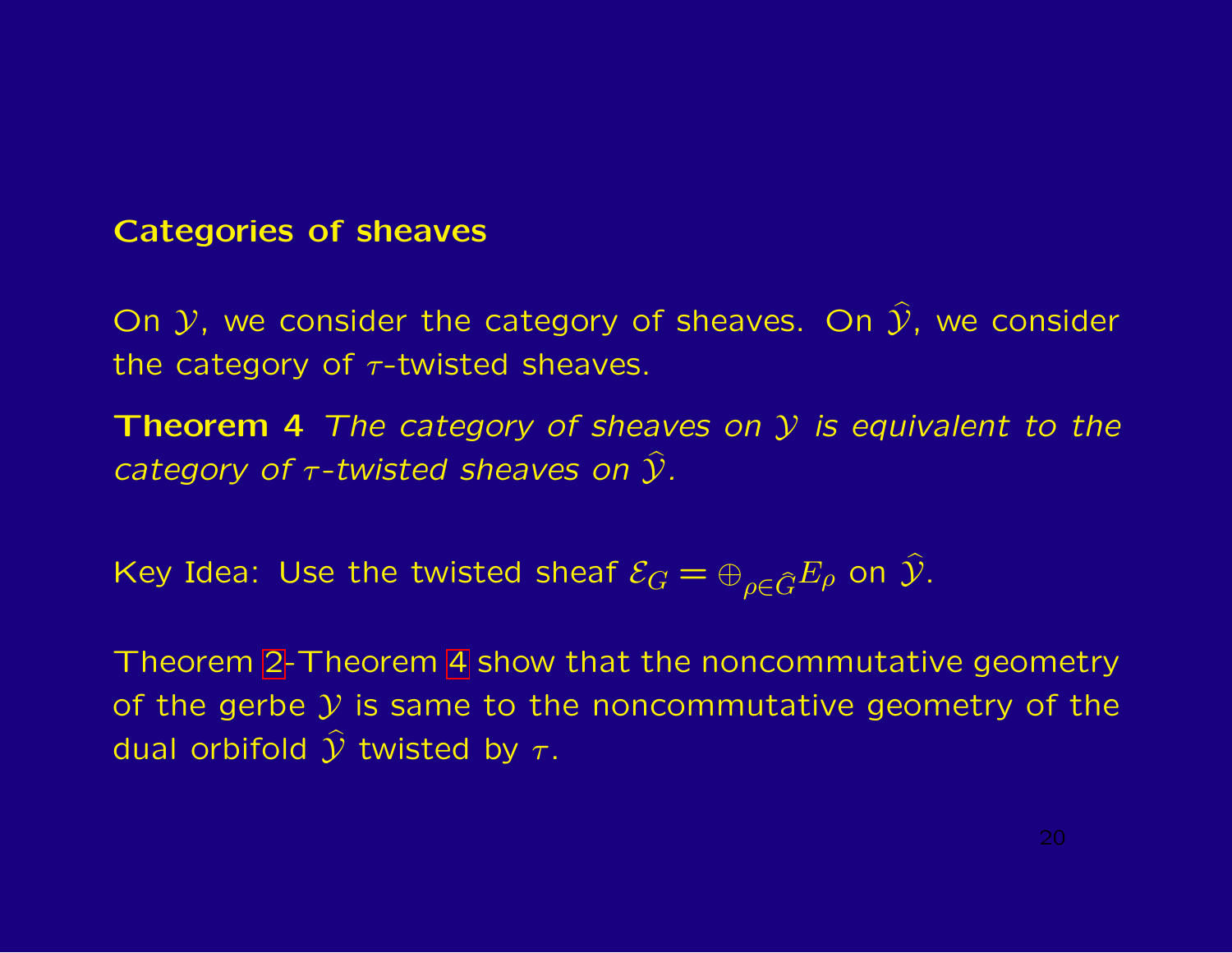# Corollaries about K-theory

Morita equivalent  $C^*$ -algebras have isomorphic  $K$ -groups.

The K-theory of the crossed product algebra  $C(M) \rtimes H$  is isomorphic to the H-equivariant K-theory on  $M$ , i.e. the geometric K-theory of the orbifold  $\mathcal{Y}$ .

The K-theory of the  $\tau$ -twisted groupoid algebra of  $(\tilde{G} \times M) \rtimes Q$ is isomorphic to the  $\tau$ -twisted K-theory of the orbifold  $\hat{y}$ .

Corollary 5 *The* K*-theory of the* G*-gerbe* Y *is isomorphic to the* τ*-twisted* K*-theory of the orbifold* Y%*.*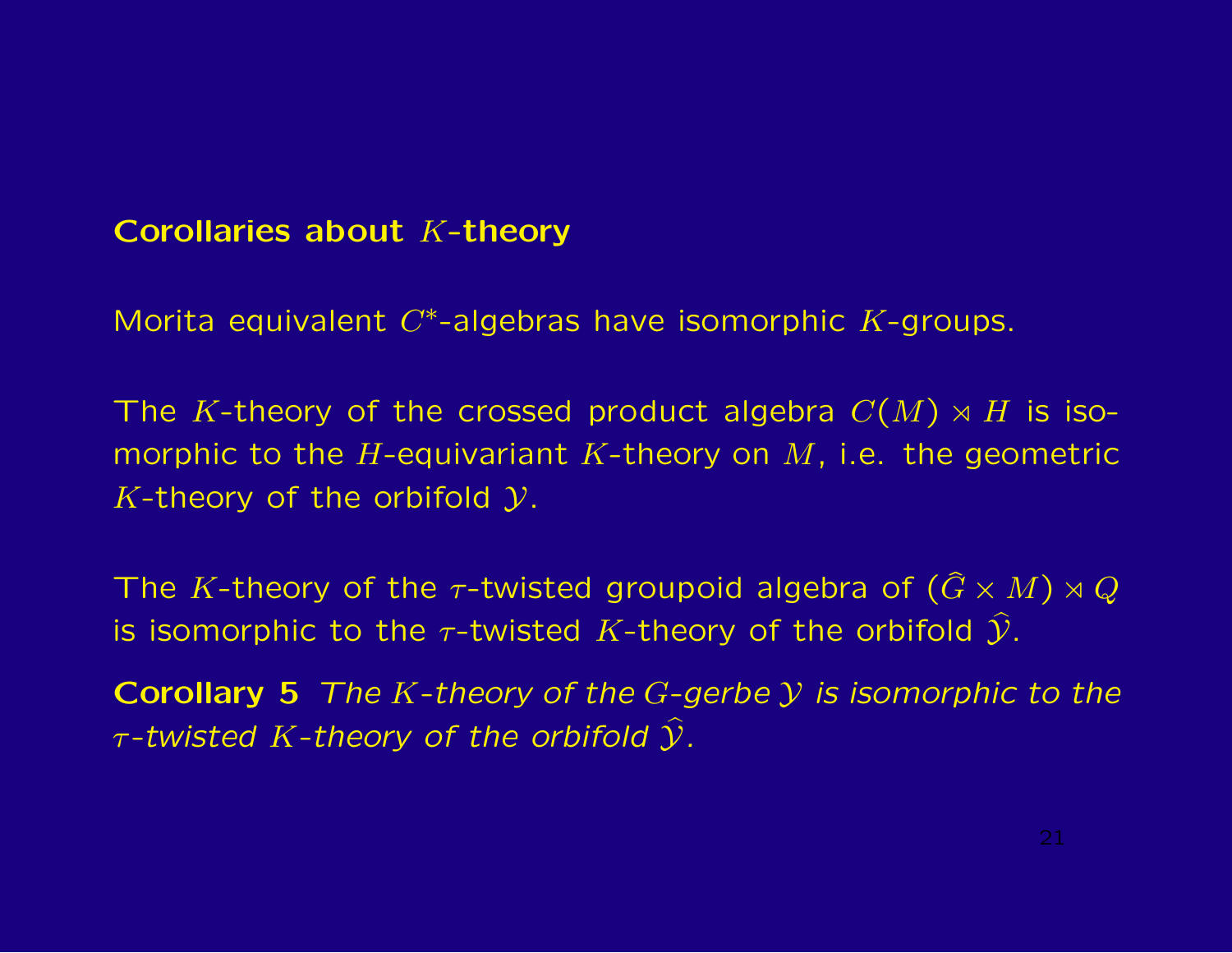# Inertia orbifold

Let M be a smooth manifold and  $\Gamma$  be a finite group acting on M by diffeomorphisms. We consider the orbifold  $X = M/\Gamma$ .

Let  $M^{\gamma}$  be the  $\gamma$ -fixed point submanifold of M for  $\gamma \in \Gamma$ . The group Γ acts on  $\Box$  $\overline{\overline{\gamma}}$  $M^{\gamma}$  by  $\alpha(\gamma,x)=(\alpha\gamma\alpha^{-1},\alpha(x))$  for  $x\in M^{\gamma}.$  The associated inertia orbifold  $IX$  is the quotient space ( $\Box$  $\overline{\overline{\gamma}}$  $M^{\gamma})/\Gamma$ .

For every  $\gamma \in \Gamma$ , we define a locally constant function  $\ell$  on  $M^{\gamma}$  by the codimension of  $M^{\gamma} \hookrightarrow M$ .  $\ell$  is invariant under the  $\Gamma$  action on  $\Box$  $\overline{\overline{\gamma}}$  $M^{\gamma}$ . So  $\ell$  defines a function on the inertia orbifold  $IX$ .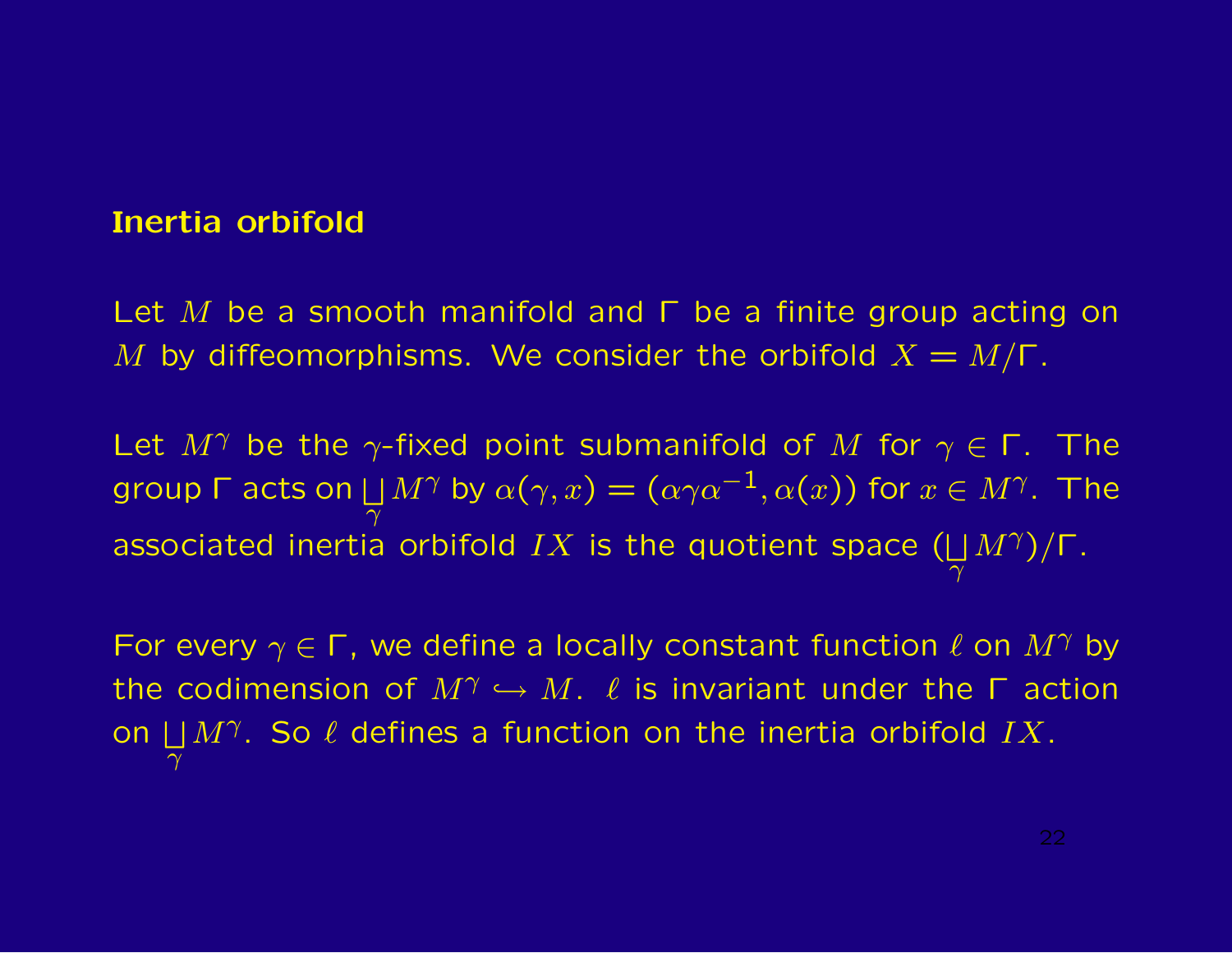#### Age function

If M is equipped with a  $\Gamma$  equivariant almost complex structure,  $\gamma$ acts on  $T_xM$  for  $x \in M^{\gamma}$  by an isomorphism of a complex vector.

As  $\gamma$  is of finite order,  $T_xM$  splits into a sum of eigen-spaces of  $\gamma$ action, i.e.  $T_x M = \oplus_{k=0}^{r-1} V_k$ , where  $\gamma$  acts on  $V_k$  with eigenvalue  $\exp(2\pi\sqrt{-1}k/r)$ .

The age function on  $\Box$  $\overline{\gamma}$  $M^{\gamma}$  is defined to be

$$
age(\gamma, x) = \sum_{k=0}^{r-1} \frac{k}{r} \dim(V_i) \in \mathbb{Q}.
$$

The age function is invariant under the  $\Gamma$  action on  $\Box$  $\overline{\overline{\gamma}}$  $M^{\gamma}$ , and hence defines a function on the inertia orbifold IX.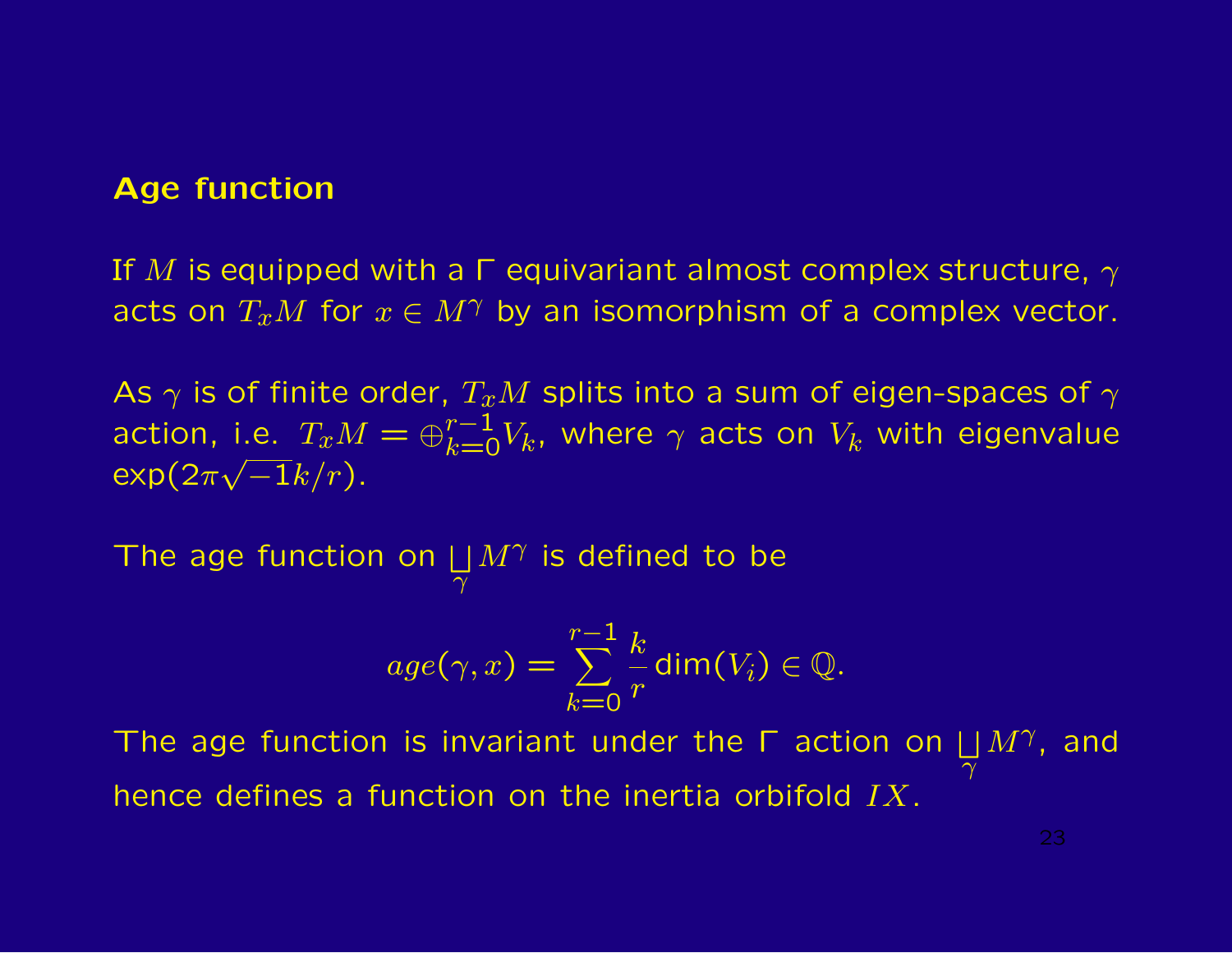#### Twisted de Rham cohomology

Let  $\tau$  define a flat  $U(1)$ -gerbe on an orbifold  $X = M/\Gamma$ .  $\tau$  defines a flat line bundle over  $IX$ .

Consider the trivial line bundle  $C$  on  $\Box$  $\overline{\gamma}$  $M^{\gamma}$ . Define an action of Γ on  $C$  by  $\alpha(\xi)(\gamma, x) = \xi(\alpha\gamma\alpha^{-1}, \alpha(x))\tau(\alpha, \gamma)\tau(\alpha\gamma\alpha^{-1}, \alpha)^{-1}$ , for  $\xi \in \Gamma(C)$ . The quotient of C by  $\Gamma$  defines a flat line bundle  $\mathcal{L}_{\tau}$ over IX.

The  $\tau$ -twisted de Rham cohomology  $H^{\bullet}(IX, \tau; \mathbb{C})$  of  $IX$  is defined to be the de Rham cohomology on IX with coefficient in  $\mathcal{L}_{\tau}$ .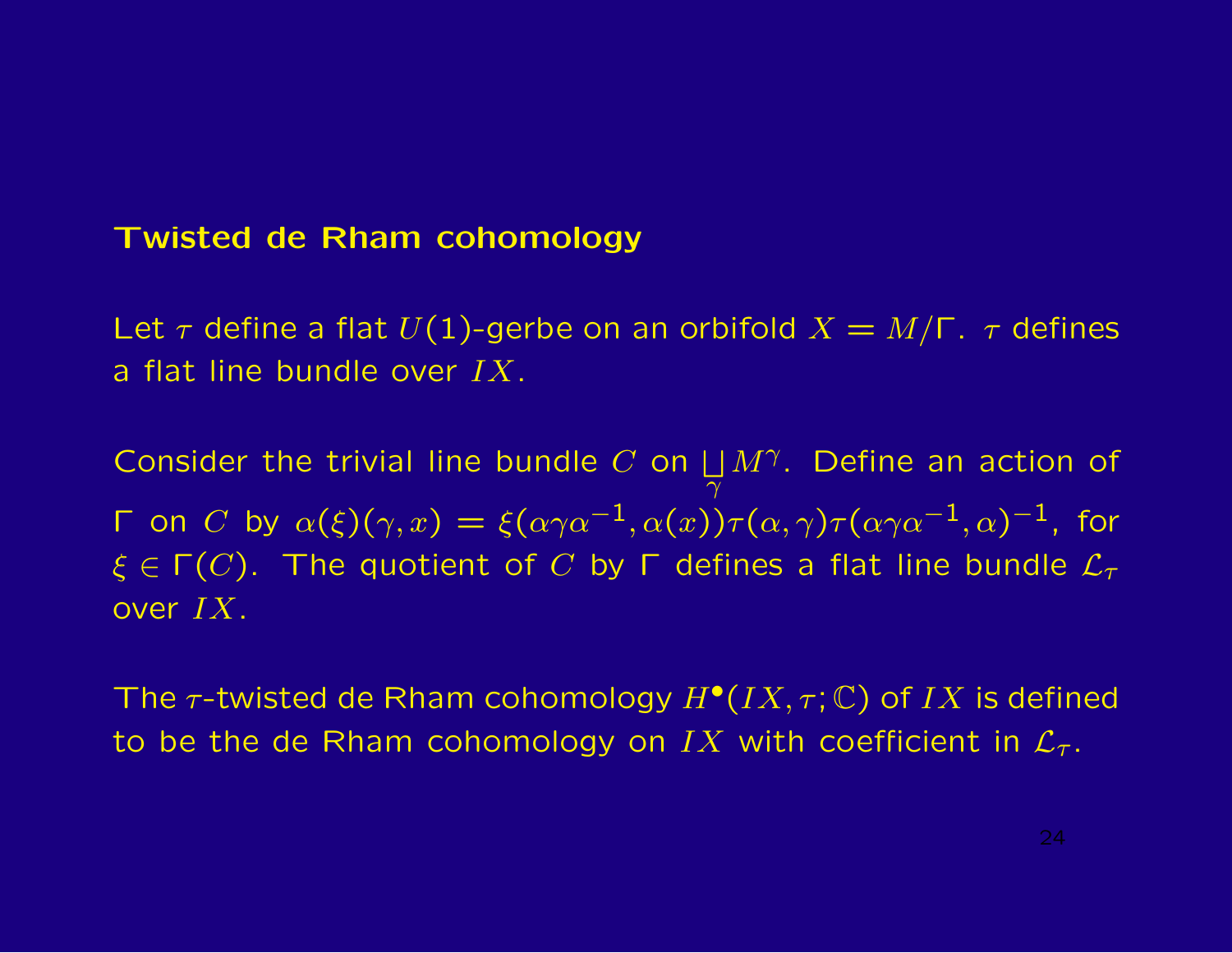# **[Cohomology](#page-29-0)**

The above Morita equivalence between algebras implies that their corresponding Hochschild and cyclic cohomology are isomorphic.

The Hochschild cohomology of  $\mathcal{A}^{((\hbar))}(M) \rtimes H$  isomorphic to the cohomology of IX with a degree shift  $\ell$ . (Pflaum-Posthuma-T- $\top$ 

Proposition 6 *The Hochschild cohomology of the* τ*-twisted groupoid algebra*  $\mathcal{A}^{((\hbar))}(\hat{G} \times M) \rtimes_{\tau} Q$  *is computed by*  $H^{\bullet-\ell}(IX, \tau; \mathbb{C}((\hbar)))$ *.* 

<span id="page-25-0"></span>Theorem 7

 $H^{\bullet-\ell}(I\mathcal{Y}; \mathbb{C}((\hbar))) \simeq H^{\bullet-\ell}(I\widehat{\mathcal{Y}}, \tau; \mathbb{C}((\hbar)))$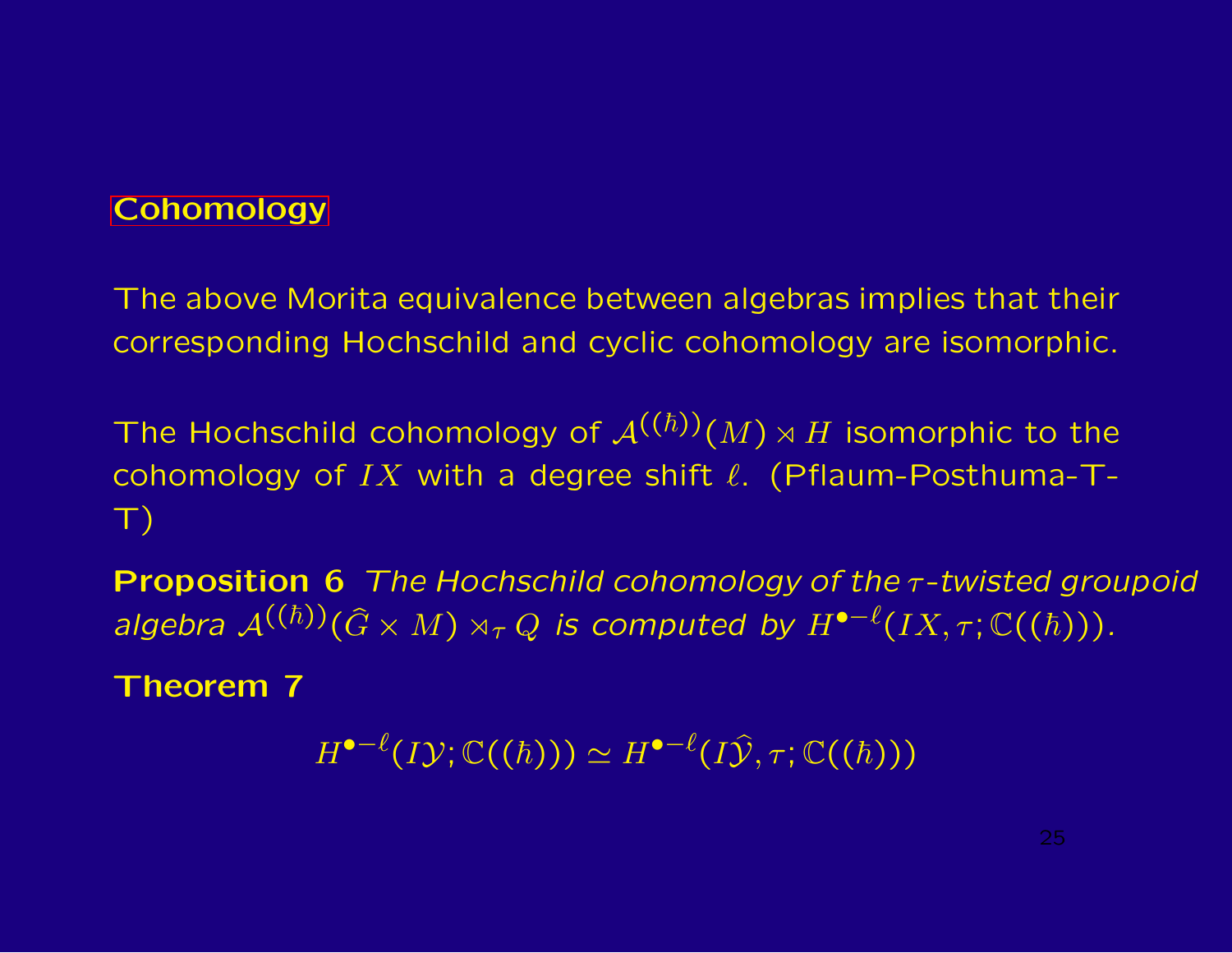#### More on group extension

Morita equivalent algebras have isomorphic centers. Using the Morita equivalence bimodule, we obtain an isomorphism between the center of  $\mathbb{C}H$  and the center of the twisted groupoid algebra  $C(\widehat{G}\rtimes Q,\tau).$ 

The center of CH consists of class functions. The center of the twisted groupoid algebra  $C(\widehat{G}\rtimes Q, \tau)$  is a direct sum of the center of the twisted group algebra  $\mathbb{C}_{\tau_{\theta}}Q_{\theta}$ , where  $\theta$  runs over orbits of the Q action on  $\hat{G}$ . The center of the twisted group algebra  $\mathbb{C}_{\tau_{\theta}}Q_{\theta}$  consists of  $\tau_{\theta}$ -regular class functions.

Under the isomorphism of centers, we are able to identify the canonical trace on the center of  $\mathbb{C}H$  with the following trace on the center of  $C(\widehat{G}\rtimes Q, \tau)$ ,  $\sum_{\theta}$  $\dim(\widetilde{E_{\theta}})^2$  $\frac{\ln(E_\theta)^2}{|G|^2}$ tr $_\theta$ .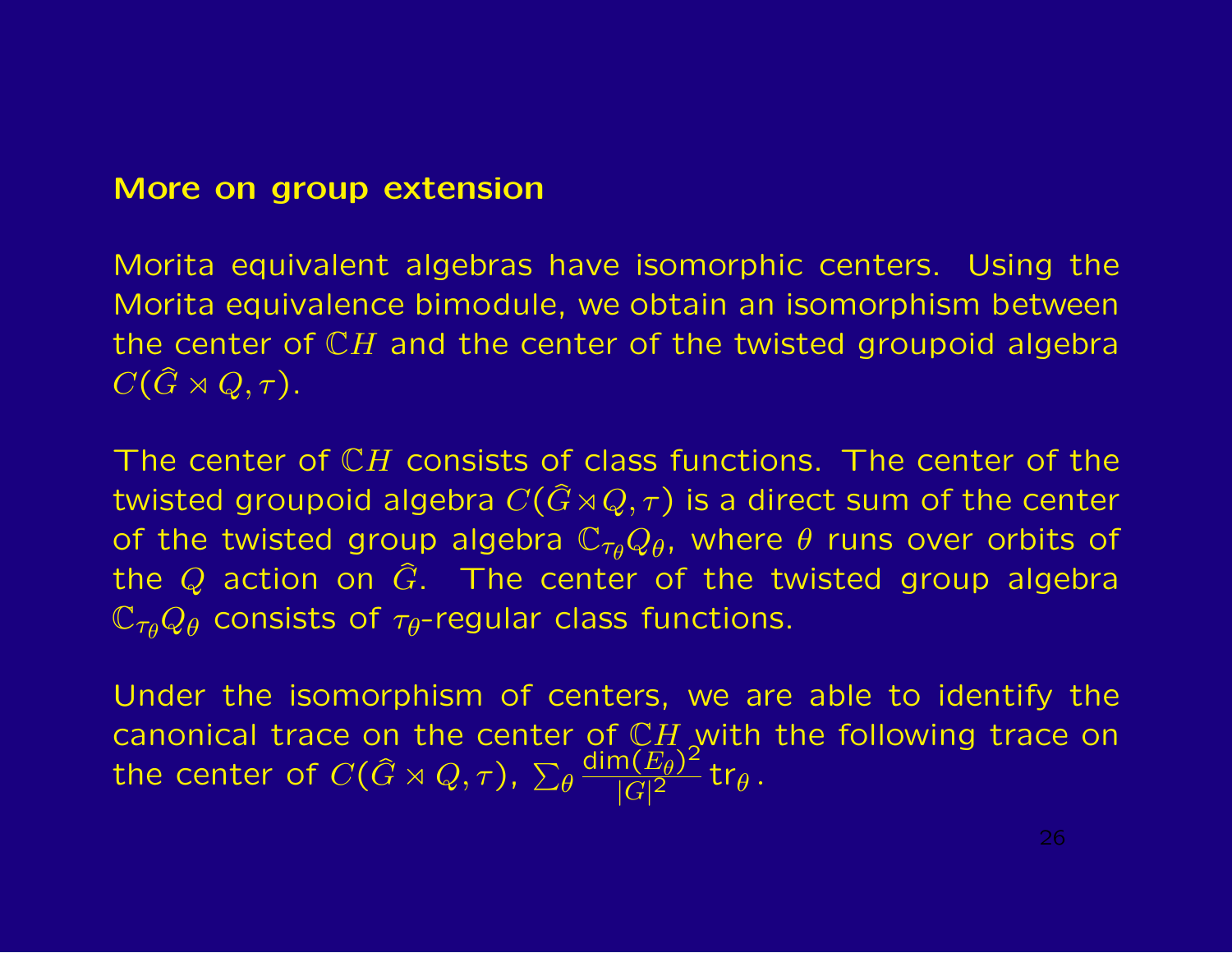# Gromov-Witten theory on BH

Hence, we have an isomorphism of Frobenius algebras defined by the centers of the algebras CH and  $C(\widehat{G} \rtimes Q, \tau)$  together with the traces.

Based on this isomorphism, we are able to prove that the Gromov-Witten theory on  $BH$  is isomorphic to the direct sum of  $\tau_{\theta}$ twisted Gromov-Witten theory on  $BQ_{\theta}$ .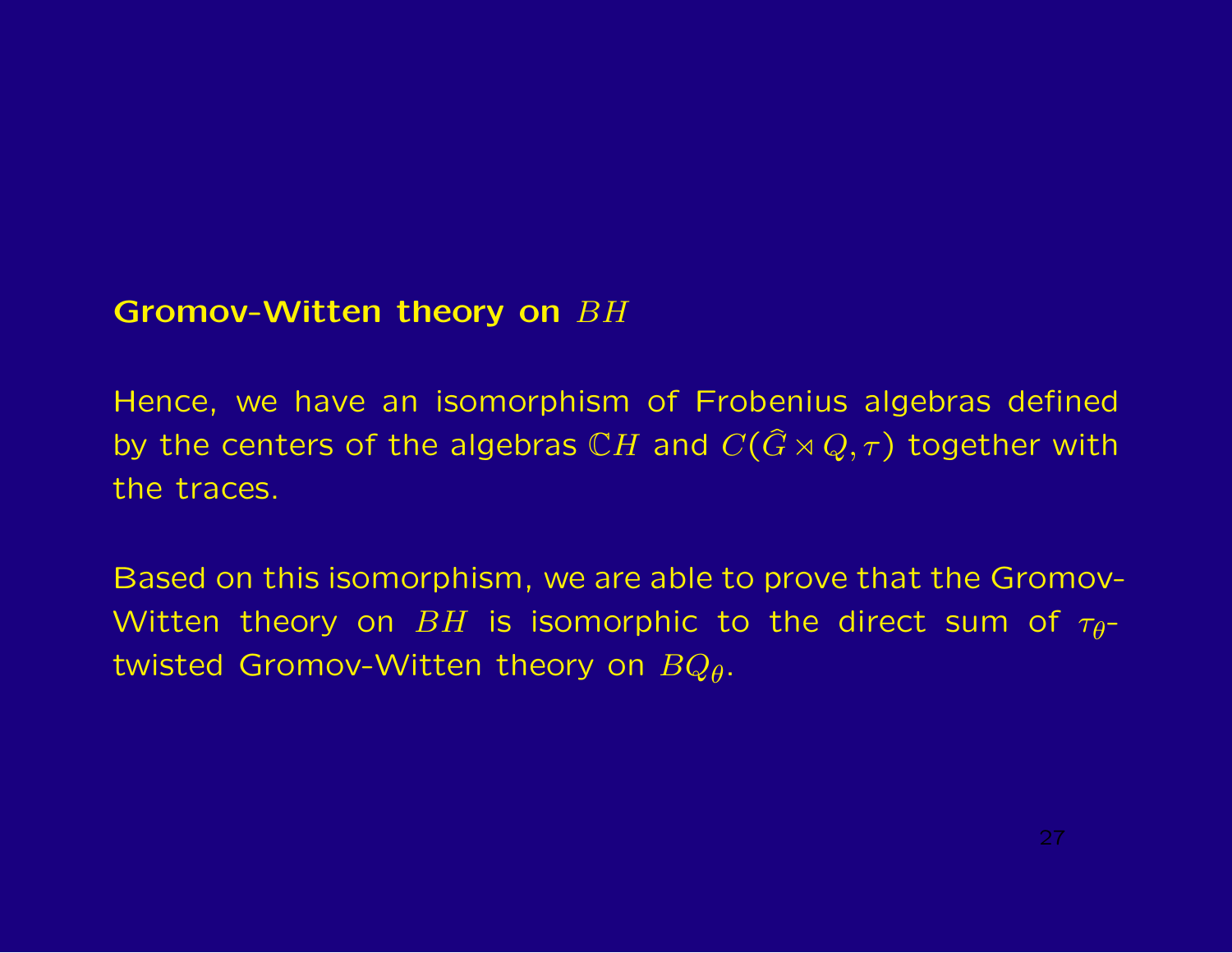#### Morita bimodule and Hochschild cohomology

The Morita equivalence bimodule between the crossed product algebra  $\mathcal{A}^{((\hbar))}(M) \rtimes H$  and the  $\tau$  twisted crossed product algebra  $\mathcal{A}^{(\overline{(h)})}(\overline{G}\times M)\rtimes_{\tau}Q$  is realized as

 $\mathcal{M} := \Gamma(\widetilde{\mathcal{A}}^{((\hbar))} \otimes \mathcal{V}_{G}) \times Q.$ 

Such an explicit expression of the Morita equivalence bimodule leads to an explicit formula on the corresponding Hochschild cochain complexes. Such a formula gives rises to an explicit formula for the isomorphism

$$
I: H^{\bullet - \ell}(I\mathcal{Y}; \mathbb{C}) \simeq H^{\bullet - \ell}(I\widehat{\mathcal{Y}}, \tau; \mathbb{C})
$$
  

$$
I(\alpha)([\rho], q) = \sum_{g} \frac{1}{\dim(E_{\rho})} \alpha(g, q) \operatorname{tr}(\rho(g) T_q^{[\rho] - 1}).
$$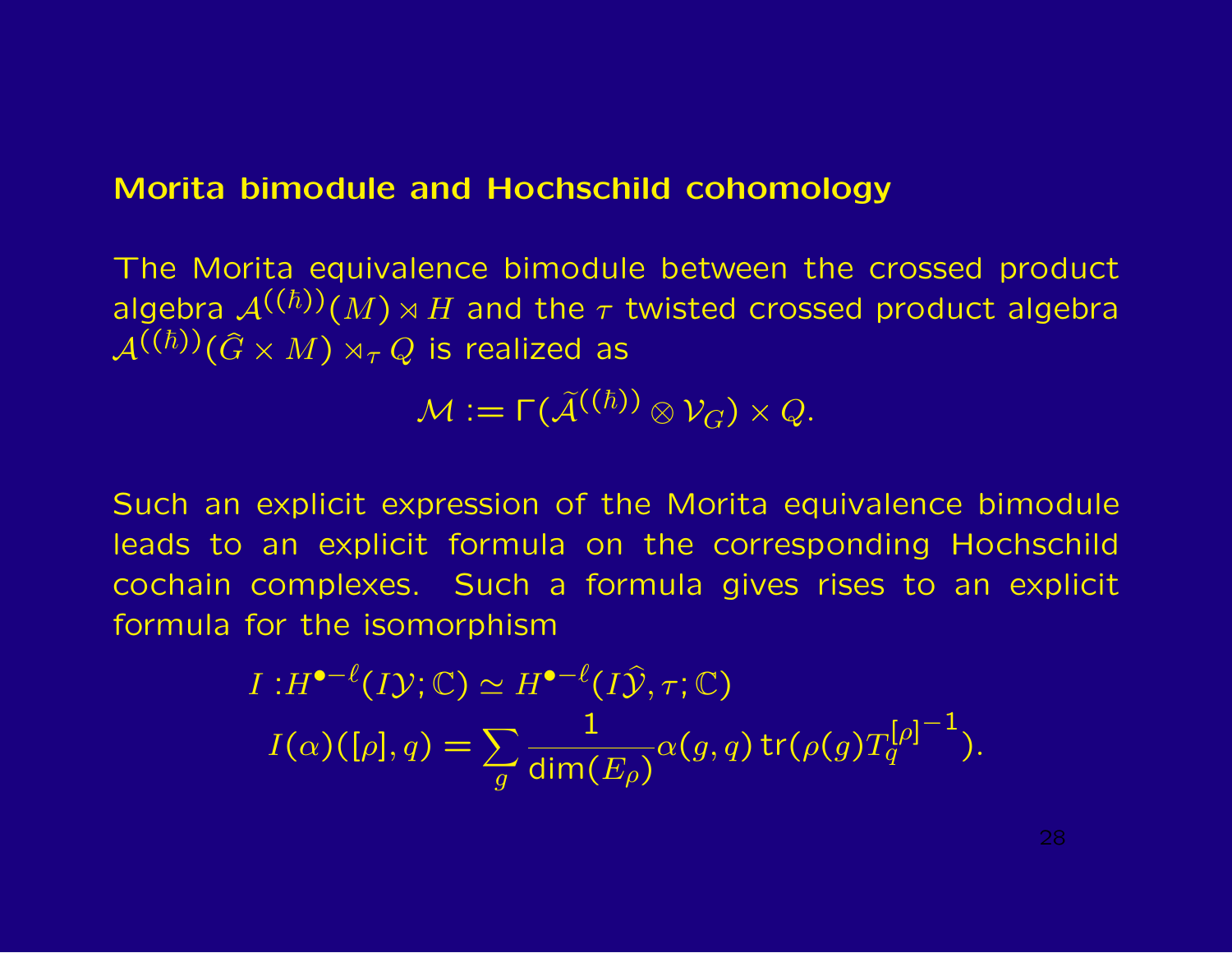# Chen-Ruan orbifold cup product structure

The explicit formula of I leads to the following improvement of [Theorem 7.](#page-25-0)

<span id="page-29-0"></span>Theorem 8 *There is an isomorphism*

 $H^{\bullet -age}(I\mathcal{Y}, \mathbb{C}) \simeq H^{\bullet -age}(I\hat{\mathcal{Y}}, \tau, \mathbb{C}).$ 

*of* graded C-algebras*.*

This serves as the first step toward the isomorphism of Gromov-Witten potentials.